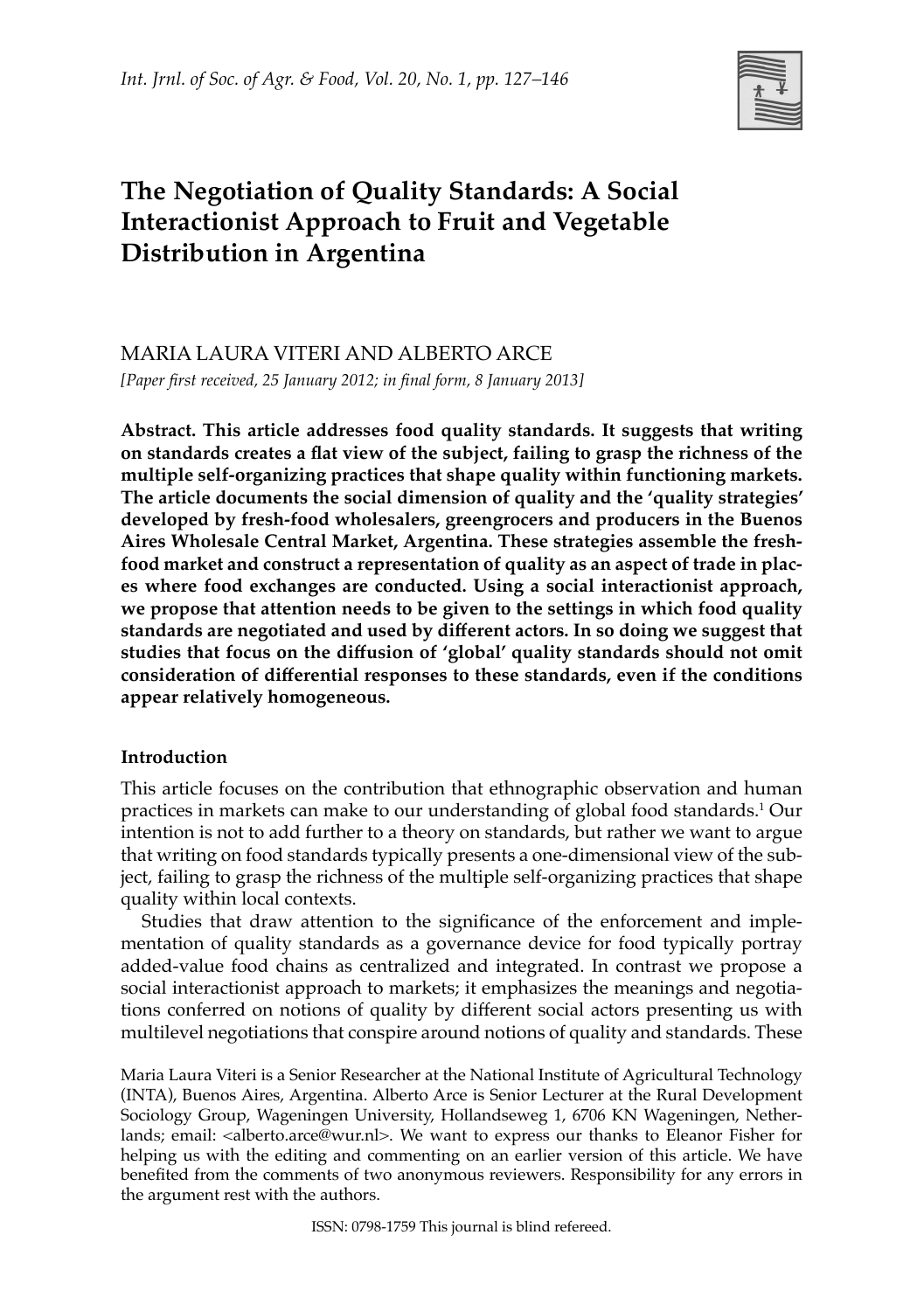negotiations are part of the nature of situated processes that connect issues of quality within the supply and demand of food.

In the following discussion we argue that despite the prevalence of global institutional codes and standards, consensus over local food quality is embedded within sets of situated social interactions. These interactions are associated with an arena in which negotiations over quality standards take place between different actors. To illustrate this approach, we present three cases of how quality practices are enacted through retailing practices within the Buenos Aires Wholesale Central Market (BAWCM). These cases demonstrate how an understanding of the importance of quality in developing market strategies by food service providers reveals the social aspects of quality in the organization of real market interactions. Building on these cases, our article seeks to capture how retailers use quality to manage the ever-increasing segmentation of the BAWCM.

The BAWCM is situated in a metropolitan area called Gran Buenos Aires, strategically located 12 km from downtown Buenos Aires, near Ezeiza International Airport and Río de La Plata Port. It is important for fruit and vegetable distribution in Argentina, supplying more than 11 million consumers (33% of the total Argentinean population) and receiving approximately 13000 trucks per week from production areas both within and outside the country. The volume of fresh fruit and vegetable commercialized at this marketplace is 1 500000 tons a year (Fernandez Lozano, 2008), significantly more than its original model, Rungis in Paris, which commercializes 960000 tons a year (Semmaris, 2009).

Our research in the BAWCM began by asking how situated practices and local procedures encounter global standards. The method used for this study draws on an interpretative approach of new materialities folding and unfolding through the contemporary expansion of food worlds (Morgan et al., 2006). Everyday practices are taken into account through participant observation (Arce and Long, 2010), which sought to capture the practices carried out by greengrocers, wholesalers and producers in relatively bounded social and economic events, such as commercial interactions and explanations about produce qualities and values. This fieldwork was conducted in the BAWCM from February to May 2008. Buyers' and sellers' narratives allowed us to follow the self-imaging and self-narrativizing of quality and safety of food construction from actors' perspectives. This methodology leads us to use ethnographic illustration to validate our discussion.

In the following sections we develop our theoretical perspective through a discussion of interconnected issues concerning the centrality of quality in understanding 'real markets' like the BAWCM.

## **Approaching Quality and Quality Standards**

The Oxford English Dictionary<sup>2</sup> defines quality as a degree of excellence of something measured against other similar things; different attributes make something what it is. In the case of food, these attributes include parameters linked to health safety, nutrition, sensory/organoleptic characteristics (taste, colour, freshness, appearance, smell), process (traceability, biotechnology, organic) and extrinsic factors (price, brand, or advertising) (Noelke and Caswell, 2000; Sterns et al., 2001). Food quality is assembled through time (seasonality) and space (geographical origin). This broad definition of quality is used by international bodies such as Codex Alimentarius (FAO, 2006).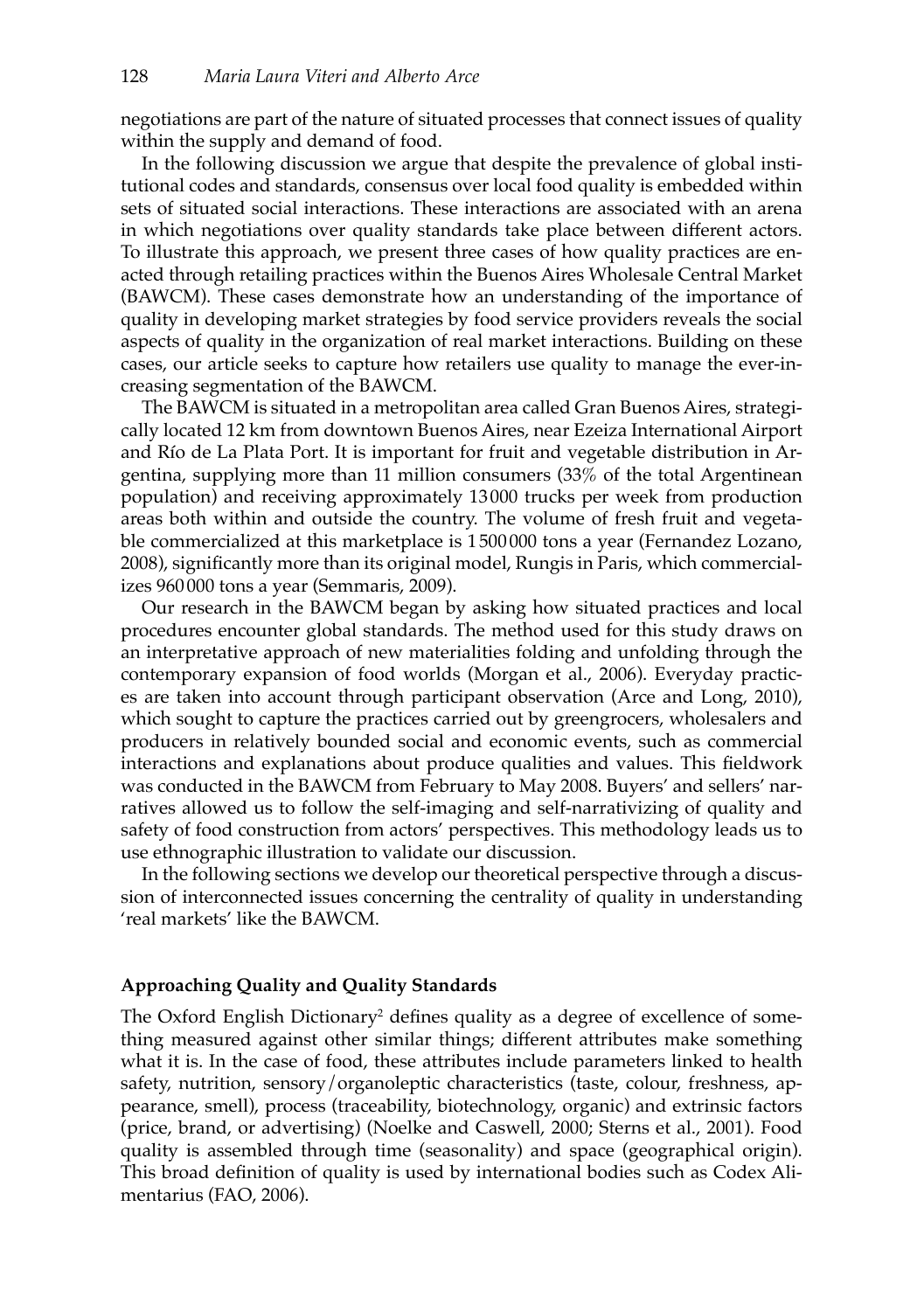Consumer awareness of food risk has added impetus to quality concerns (Henson and Caswell, 1999; Miles and Frewer, 2001; Henson and Reardon, 2005), and the apparent reduction of quality in modern food has generated a significant body of critical research in Western countries that focuses on the growth of alternative agri-food networks (e.g. Murdoch et al., 2000; Goodman, 2003). As consumer reaction to industrialized food circuits has increased, fears over contamination have risen, as have concerns over social justice and environmental sustainability (Kloppenburg et al., 2000; Allen et al., 2003; Trauger, 2007). Convenience products may imply industrial and chemical food processing accompanied by negative impacts on the environment (Renard, 1999). However, consumers also buy convenience products (frozen, canned, or cut vegetables and ready-to-eat meals) in supermarkets with little or no idea about the products' origins (Busch, 2004). Thus, quality is a fluid and socially constructed conception that is created and recreated through the discourses and actions of actors (Marsden and Arce, 1995; Morris and Young, 2000). Social aspects related to quality in food have an important role in defining new criteria for organizing food production, distribution and consumption.

The introduction of the notion of quality is credited to the economist Lancaster (1966), who asserted that products consist of a bundle of attributes. According to Lancaster, a product's utility is derived from the attributes it holds as part of its content (Sterns et al., 2001). However, this view of quality has long been supplemented (Marsden and Arce, 1995; Noelke and Caswell, 2000) with the argument that social actors have their own perceptions of quality according to the nature of their social and environmental (natural) embeddedness (Ilbery and Kneafsey, 2000; Goodman, 2003). Thus, quality is partially constituted by the ways in which actors and their social networks categorize, code, process and impute a bundle of attributes to food products.

For those authors working on alternative agri-food networks connected to the analysis of contemporary food supply chains, emphasis is placed on reconnecting contemporary food with social relations and ecological environments – nature (Murdoch et al., 2000; O'Hara and Stagl, 2001; King, 2008). Attention given to quality standards after their creation usually takes the form of a general reflective effort to account for the failures or successes of the alternative food networks of particular producers. Surprisingly little attention is paid to how the quality economy is established in markets (Viteri, 2010).

One exception to this pattern is the work of Karpik (1989), who points to the existence of a quality economy involving the exchange of differentiated products. His work demonstrates the importance of considering how some social networks have the capacity to intervene in the definition of a situation to determine the 'quality price' of a product or service. In our cases, social interactions between different retailers give rise to networks that exchange and diffuse information, not only on the price of products but also on who the actors are and who sets the price. This process guides receivers of information about quality price with regard to the existing supply and demand of fresh products, and this leads in turn to the development of a new price allocation based on social information. Following this line of argument, the quality of food in a wholesale market may be assessed by means of how the social networks of different actors attribute value to food products through the certainty of face-to-face transactions. Alongside accord and agreement, this may involve claims, grievance processes, and counterclaims.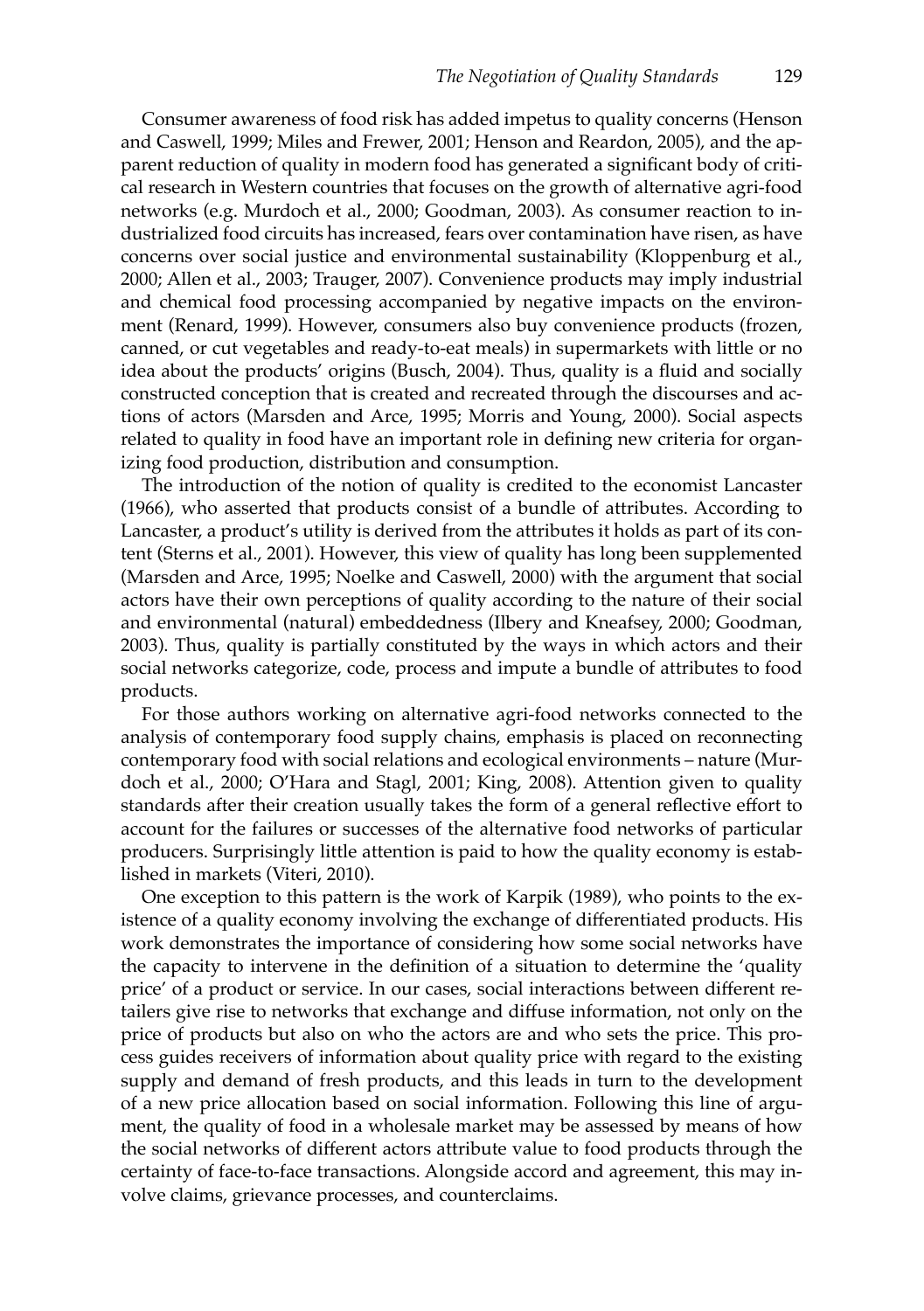The notion of quality is associated with an uncertain materiality of the product that must be grappled with by social actors in the market. This tendency has been addressed by engineering processes of standardization, through private alliances and platforms to bring different actors and interests together in order to generate 'quality certainty' within the global supply and demand of food. Thus, a standard is something considered by an authority (government or private alliance of retailers) or by general consent (consumers, culinary patrimony, producers, and a variety of food retailers) as a basis of comparison in order to establish a price. Through these governance processes, representations of an average standard requirement for quality, quantity, and grade of the product are the basis upon which price is judged to be acceptable (or not) to a community of buyers and sellers, who represent a constituency of producers and consumers.

Historically, grades and quality standards have been associated with differentiated measurement and technical methods and the reduction of transaction costs (Jones and Hudson, 1996; Caswell et al., 1998; Berdegue et al., 2005). Consequently, the implementation of standards is important as a general instrument of organization in the re-construction of 'modern' supply systems (Busch, 2000; Henson and Reardon, 2005; Hatanaka and Busch, 2008). Private standards imposed by large retailers (e.g. supermarkets) aim to facilitate the efficient coordination of global food supplies. These responses to the global circulation of food do not necessarily mean that multinational retailers get what they are trying to achieve, namely the global homogenization of food quality. In practice this may be challenging the homogenization of quality standards.

The coordination of the global food value chain (Dolan and Humphrey, 2000; Humphrey and Schmitz, 2001; Reardon et al., 2001; Gibbon, 2003) may satisfy legal and commercial global quality requirements 'everywhere'. This global organizational response to the procurement and distribution of food involves often a conscious reduction of the locally situated range of fresh produce varieties circulating in the domestic market. As an example, transnational enterprises demand that local suppliers worldwide follow international and abstract codes of conduct, production guidelines, and monitoring standards for products. These codes, guidelines, and standards exist in the imagination of global managers and in voluminous documents on standard systems, but we argue that they are not tangible within the territorial existence of food.

Global food suppliers justify international quality standards as technical devices, encouraging national food business sectors to take advantage of global market opportunities that are presented as critical determinants of contemporary economic progress. What results is the introduction of technological modernization programmes (hybrid, greenhouse, irrigation, etc.) to allow growers to produce homogeneous (colour, texture, taste, size, etc.) fruit and vegetables and abandon established practices and product varieties that are incompatible with global quality standards.

Having established global quality standards as a management response, the use of actor network approaches and conventions theory (Wilkinson, 1997; Murdoch et al., 2000; Goodman, 2003; Busch, 2007) has led to important contributions on how economic and quality processes (natural, local origin food, etc.) are embedded in different worlds of production and distribution. However, in our view the issue of quality embeddedness and how it organizes demand in specific food markets does not go far enough towards exploring the significance of the contribution made by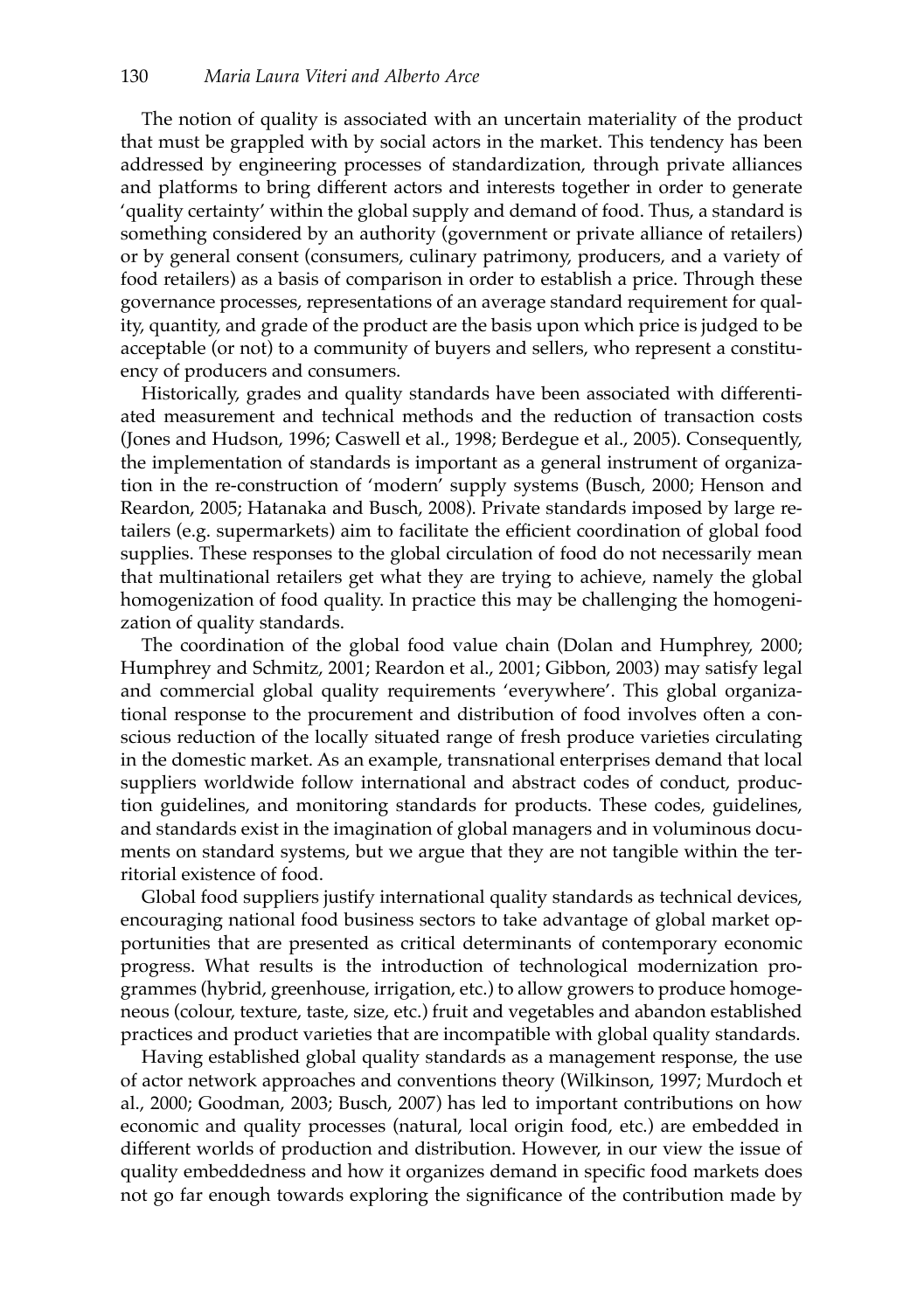the content of quality settings in the supply of products to segmented markets of food demand.

## **Situating Quality Standards and Quality Setting**

Writers on global standards concur that individual normative criteria for a variety of fresh products are assembled by complex alliances of multinational food retailers companies, consumers, NGOs and national governments in novel forms of global agri-food governance. These quality standards (such as GlobalGAP) are representations of new regulatory devices associated with the global spread of private space and the increasing power of large food retailers (Campbell, 2005). It is also argued that when standards are analysed vis-à-vis the 'oligopolistic structure' of food sectors, these standards (quality and safety) make the opaque practices of the retailing sector visible and this may reduce producers' risk to access markets. However, producers' compliance with regulations does not alter their dependence or their vulnerable position when they enter the value chain of major retailers (Tennent and Lockie, 2012).

We would argue that disagreements about quality and safety standards are underpinned by weaknesses in analytical understanding about the status and representations of the market (for an exception, see Busch, 2007). Nevertheless, the proliferation of standards provides a base upon which to focus on the fragmented character of food circulation (i.e. luxury food, organic, fair trade, etc.) and the effect on processes of organizing differentiated food markets within which knowledge and skills flow unabated from production to consumption.

The potential contribution of this conceptualization is a focus on the functioning of quality in food markets. One central concern involves the treatment of actors as specific insiders to one or more spaces, civic, value chain, and/or 'real market'. This perspective challenges homogeneous representations of quality food standardization and identifies socially different aesthetics,<sup>3</sup> namely the material experience of the embeddeness of the market and how this greets the sensate life of food (embodiment) circulation and its insertion into the world of consumer demand and the affective forces that are generated in encounters between producer, retailers and consumers.

In short, quality standards may be linked to the expansion of the private space of elite alliances and food management. However, quality setting suggests that the actors participating in real markets, which in our case is a wholesale market, are active and able to construct the entanglements of market embeddness and food embodiments as elements of the social differences of quality (aesthetics).<sup>4</sup>

Our perspective on food retailers is one of different manifestations of qualityled food. These manifestations are perpetuated despite the expansion of quality management by multinational food retailing companies and national government policies favouring private interests. In this respect, quality and safety are important normative components for novel global forms of food supply and demand management. Recognizing different manifestations of quality should prompt further inquiries into other forms of quality attribution that are not part of this universal, hierarchical and homogeneous device designed to govern food through private selfregulated requirements.

By analysing situations in food markets we gain an insight into how actors' social interactions and experiences shape quality and safety standards. The affective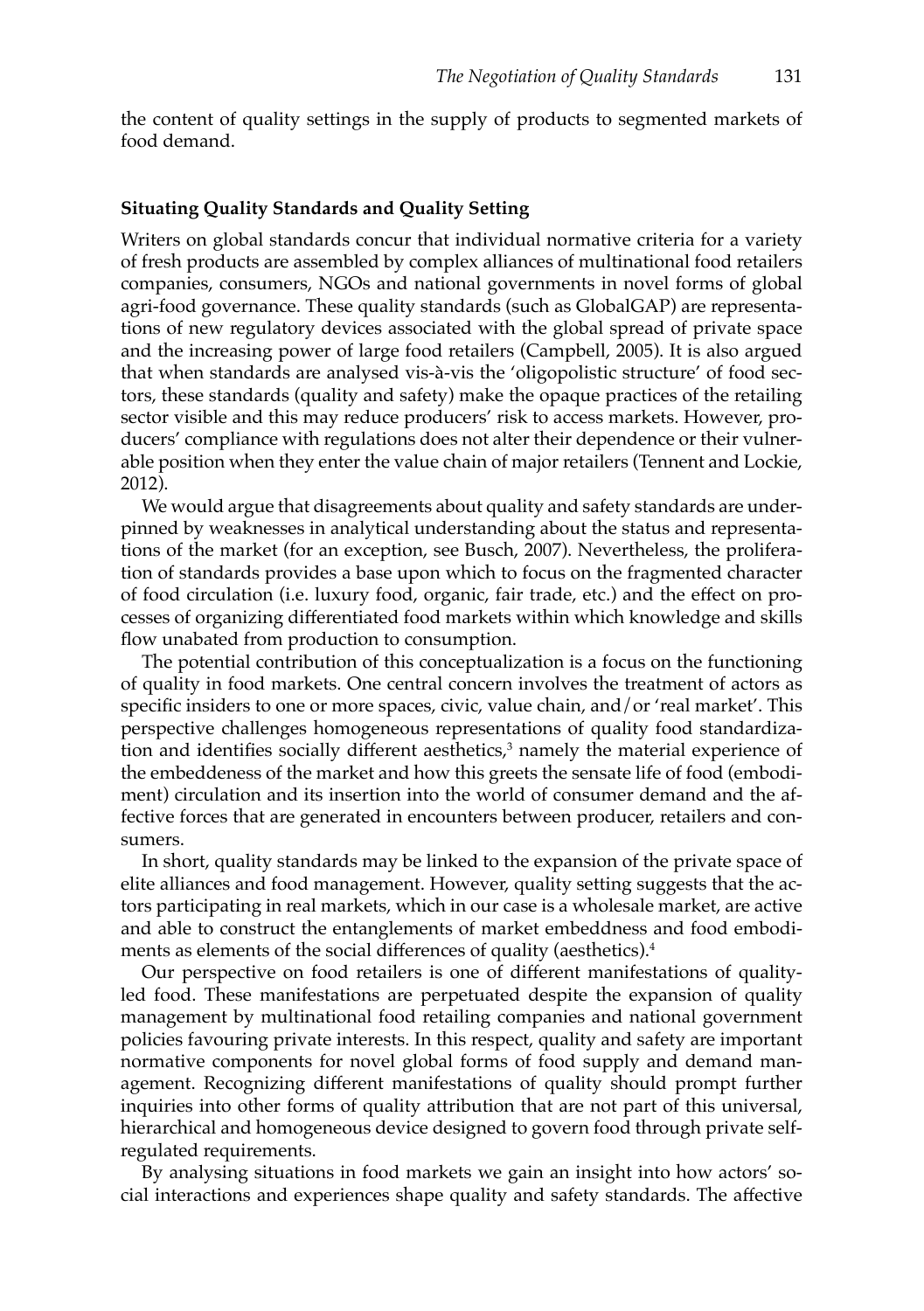experience of actors is not usually seen as an important part of agri-food quality and safety standard studies, despite the particular actor's experience on the boundaries of the material and the social embeddedness of the quality attributed to food. The interlacing of the physical experience of food (touch, feel) with the intensities of smell and colour is a register of quality that serves as a catalogue of experiences and perceptions of the sensual expression of consumers in the retail market.

Thus, values of transnational integration encapsulate a particular mode of supervision that we find expressed in the quality control standards of the food chain and food governance. In our view, this interpretation is valid, but only part of the story. By looking at the goods (here fresh fruit and vegetable) as 'objects in motion', we focus attention on the changing ways in which goods create social identities and establish historical trajectories (Appadurai, 1986) linked to livelihoods, incomes and local entrepreneurial forms of organization of food commoditization.

Wheras a process of successive qualifications and requalifications constructs the social careers of food products and social actors, active participation leads to the exchange of information and knowledge about actors themselves, the space of the market, the nature of the produce and of course the appropriate price. Actors integrate the singularity of their interactions into their own food practices and strategies. These social actors retain a degree of autonomy and decision-making separate from global tendencies towards the homogenization of quality standards. This creates a semi-autonomous field in which we observe that quality is part of the social life of food (Arce, 2009).

In brief, a social interactionist approach argues that quality and quality standards cannot be exclusively understood in terms of objective factors associated with differentiated measurement and technical methods and the reduction of transaction costs; rather, such problems are rooted in processes of negotiations between the making and growth of quality and the assembly and growth of practices servicing food to segmented consumer markets where the supply and demand of fresh food is historically and geographically produced and known (quality) as contingent practices to actors (cf. Yates-Doerr, 2012). In other words, quality comprises the practice and activities of consumer linkages and groups making assertions of grievances and claims to a multiplicity of material quality demands.

Quality regarded as part of global dislocation problematizes encounters within local markets as potential opportunities from distant markets and also to conform to certain mandatory standards. Quality issues emerge within existing food provider services: some retailers negotiate and particular producers demand that existing food services respond in new ways to global standards; other retailers assert quality as part of their particular needs to distribute food to segmented markets. Our three case illustrations have great heuristic value, each of these cases reinforces the idea that both locally established quality criteria and newly created global standards must be viewed as an arena in which different social actors attempt to impose their own quality setting to deal with the reality of the food situation.

## **Setting the Scene: The Context of Fresh Fruit and Vegetables in Argentina**

The multifarious climate of Argentina gives rise to heterogeneity in fruit and vegetable production. Different provinces have specific agro-ecological conditions; fruit in particular is associated with the identity of geographical regions (Viteri and Ghezán,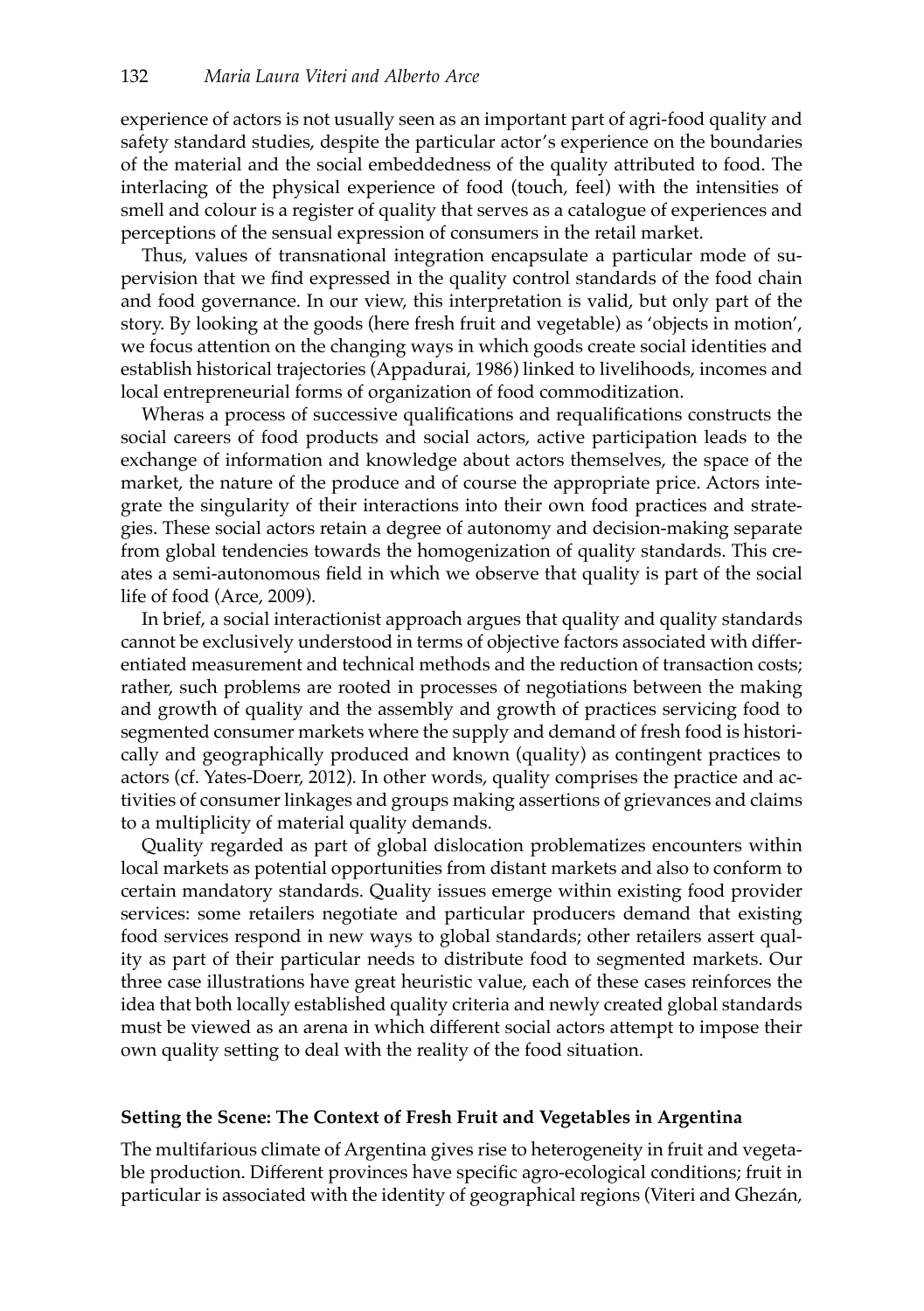2006). Fruit and vegetables are also imported from neighbouring countries and from Europe.

Fruit and vegetable production is important for employment and trade. More than 90% of fresh vegetables is produced and sold within localized domestic markets, while 62% of fresh fruit is used in industrial activities (wine, juice, pulp, and essential oils). Overall the fresh fruit and vegetable industry contributes USD 1,800 million to national exports, representing 3.2% of the total value of Argentinean exports in 2007 (Viteri and Ghezán, 2006; INDEC, 2008).

In general, the Argentinian domestic market of fresh produce is supplied well throughout the year. In spite of the relative abundance of supply, prices vary because of temporary shortages of some fruit and vegetables associated with weather adversities and logistical problems. Buyers and sellers consider these aspects at the point of purchase.

## **Consumption of Fresh Products**

According to Aguirre (2005), growing poverty among the Argentinian population has led to a fall in the consumption of fresh fruit and vegetables. However, while poverty issues have to be recognized, we consider that other social aspects influence consumer habits. According to Fernández Lozano (2008), different forces are at play: on the one hand, Argentinians have started to appreciate the quality and nutritive value of fresh produce; on the other hand, the criterion of saving time on buying and preparing food often prevails over searching for quality. These preferences are linked to changes in consumer habits. For instance, the increased amount of time women spend outside the home due to work has reduced the time available to prepare food. This has favoured the development of a food service sector (bars, restaurants, institutional food services, and fast-food places), particularly in large urban areas.

Even though there are discontinuities in consumption according to the economic and cultural situation in Argentina, wealthy consumers continue to buy fresh cuts such as ready-to-eat salads and other minimally processed fresh fruit and vegetable products (Viteri, 2003). Argentinians still prefer to buy fresh fruit and vegetables at specialized shops rather than at supermarkets (INDEC, 1998, 2009). The reasons for this preference are the proximity of shops, quality, competitive price, freshness, and the vendor's knowledge and advice. Aulicino and Moré (2000) classify these consumers as traditional since they still buy fresh produce that requires time to buy and prepare. However, consumers today are reorganizing their practices and combine traditional and modern values within their practices, so it is not unusual for a person in Buenos Aires to purchase fresh fruit and vegetables both at a supermarket and at the nearest greengrocer.

#### **Quality Setting: The Case of BAWCM**

We are keen to capture the character of the social space of the Buenos Aires fresh fruit and vegetable wholesale market in order to situate it within a wider context. The wholesale market was built in the 1970s and has been operating since 1984 with the nation state being one of the main institutions involved in its construction. According to policymakers, it was necessary to regulate the speculative activities of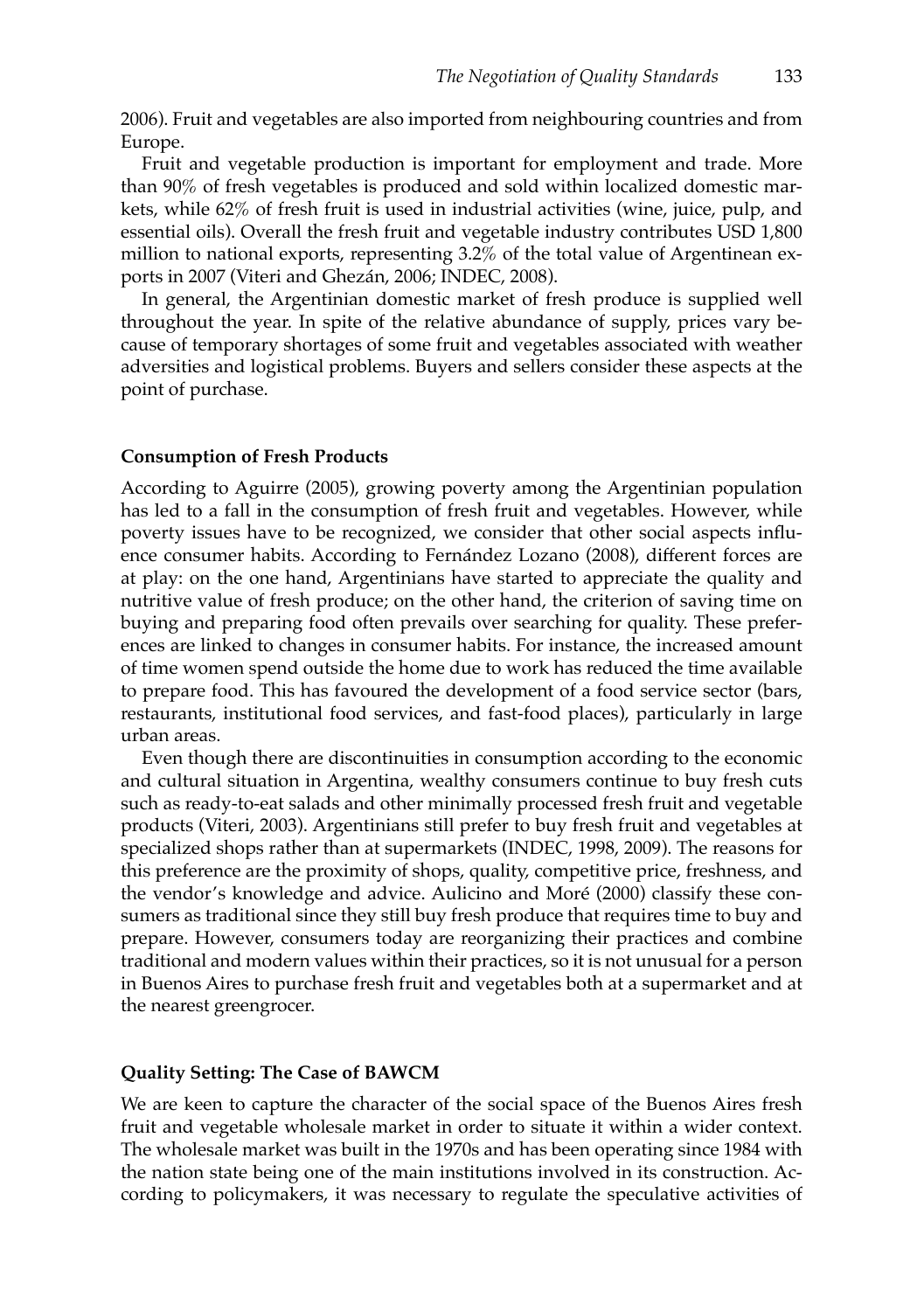wholesalers, since they used to retain a large percentage of the growers' net income (Pons, 1988). As Frigerio (1973) and Gerarduzzi (2000) point out, the creation of the BAWCM was 'politically motivated by an anti-wholesaler mentality' (see Viteri, 2010, p. 41). The idea was to bring 23 markets and warehouses under public control, where modern buildings, sanitary control, light, sewage, and easy modern access each fulfil the modernization and quality requirement of policymakers.

The space of the wholesale market represented for policymakers a modern place to distribute fresh produce according to ideas of quality and efficiency. However, as we shall demonstrate, distribution of quality through the market is materialized through action by all its users, not only policymakers. It is part of a lived-in space, where practices associated with quality and quality standards encounter global management methods. The result is a marketspace where knowledge and actors' practices are central to an understanding of the process of negotiation and the meaning of quality that serves to differentiate fresh produce.

## **The Interaction between Supermarkets and Wholesalers**

The arrival of foreign retailing companies transformed the distribution of fresh fruit and vegetables in Argentina (Ghezán et al., 2002). Intense competition between large retailers in the 1990s led to new commercial strategies and change in procurement procedures used to obtain fresh products. These transformations bring out how supermarkets recognize the significance of the national wholesale market sector and develop negotiation strategies. Such encounters highlight the existence of often diverse and conflicting interests between global and domestic producers and retailers, and how negotiations serve to build bridges between wholesalers and supermarkets. Some wholesalers are able to evaluate information to face global quality challenges; this allows new modes of accommodation to develop within specific networks in order to achieve specialization. Wholesalers and larger retailers – with diverse economic interests – create innovative partnerships that increase organizational food distribution options.

This situation can be illustrated through Sabino's case. The relationship between Sabino and large retailers shows different quality perceptions, which go beyond the abstract global quality code. Sellers and buyers negotiate quality according to diverse circumstances (temporal shortage, historical relations, knowledge, information, etc.). This implies heterogeneous ways of distributing fresh fruit and vegetables.

## *Sabinos's Enterprise*

Sabino is a 45-year-old Italian who owns a holding comprising five different firms. One supplies restaurants, hotels, institutional cantines, etc. The second is a vegetable association with 20 growers and packers. The third deals with transport. The fourth is a repackaging station of fresh-cut vegetables. Lastly, the fifth is the wholesale Sabino S.R.L., a firm he started in 1984 at the BAWCM.

Sabino's commercial activities represent the ways in which a wholesaler engages with supermarkets' purchasing procedures, reflecting an efficient logic for the supply of year-round consistent quality, variety and volume within the fresh fruit and vegetable chain (cf. Dolan and Humphrey, 2000). Sabino's enterprise improved its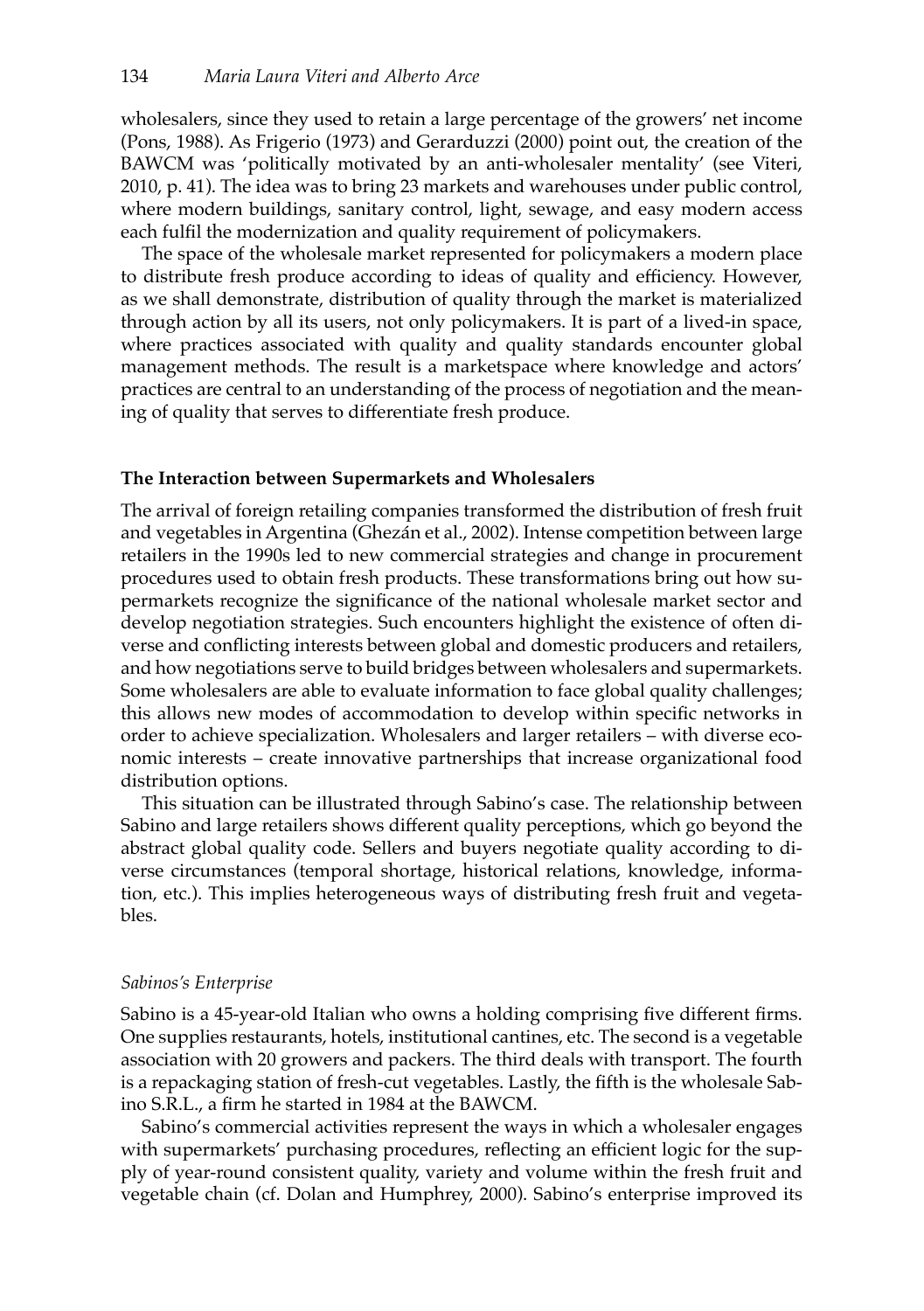services according to the international supermarket guidelines for quality and the reliability of distribution practices. Sabino used commercial activities to construct hands-on knowledge to bridge the wholesale market sector, official discourses and supermarkets, and, in this respect, he is an innovator in food retailing. Sabino's commercial services connected elements of what is possible in Argentina with the global logic of supermarkets, achieving a reduction of transaction costs around an emergent economy of qualities. Sabino recalled:

'During the 1990s, we used to grow according to supermarket norms of market control and expansion. Supermarkets tried to diminish their transaction costs by avoiding intermediaries. It was at this point that we started to supply them with our own production (particularly tomatoes and green, leafy vegetables). We positioned ourselves as a full-service wholesale provider to add value to quality fresh produce. We invested in facilities and logistics and started to classify products by size and quality. This saved time from the moment of harvest to the moment of selling the product in retailers' shops.'

'Supermarkets are our main customers; because of their high-volume demand they are very attractive for business. Since I wanted our products to attract customers, I started to supervise the handling of products. Thus, we trained our own personnel who used to go to different supermarkets to control "other" employees not to destroy the traceability of our fresh products and to stop them from mixing different brands and qualities. We made them aware of the quality they offered to consumers' (interview, December 2006).

This ethnographic text expresses how the wholesaler gives meaning to his experience of interacting with supermarkets. Quality is here a synonym of services, and services imply a social network of fresh product handling according to different quality modes of food and business knowledge, a practice that transformed the existing market space.

Our observations support the view that relations between Sabino and the supermarkets cut across existing configurations of production, retailing and consumption. These relations have oriented him to integrate primary production in the construction of a chain where the new social view of the sector is internalized and reworked within the specific and problematic context of supermarkets. Sabino bought a cooperative of growers in 2000/2001 and started to invest in sustainable agricultural practices. He made this business decision after observing the evolution of fresh fruit and vegetable demand in the high-income sectors in Argentina.

Sabino's insightful and interesting experience tells us of his successes and tribulations as a local innovator.

'We started our encounters with supermarkets doing the tasks required and providing a fresh shipper service, aligned with low environmental impact practices. Our vegetable chain was under strict quality control, and we wanted to show our commitment to the environment by increasing the number of quality consumers through the supply of our own fresh product brand (BIOS). However, it is difficult to link environmental and organic production practices with a quality-specific consumer category… not even a single supermarket was accepted as commercially viable to support food environmental agronomic technologies.'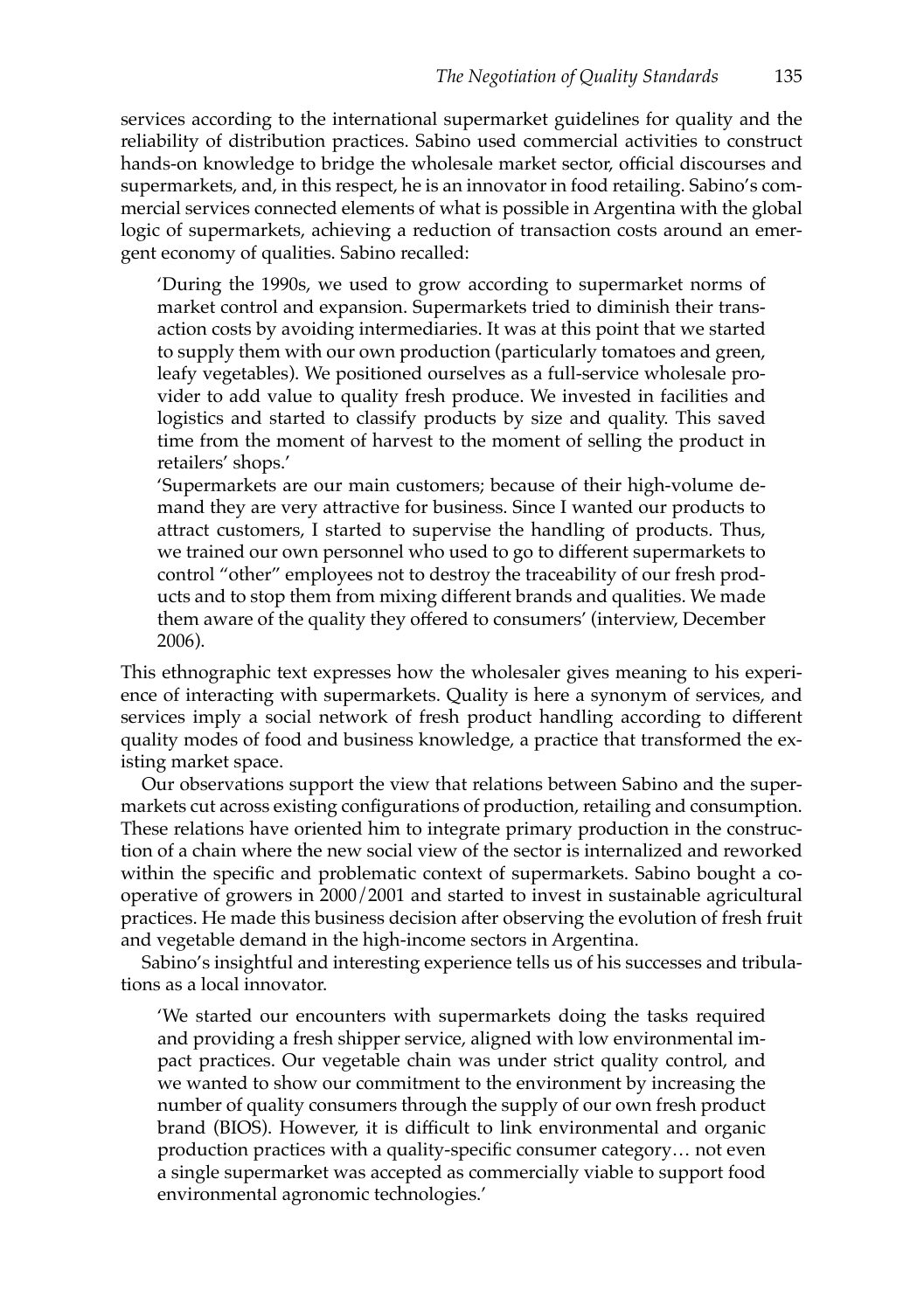'Even when entrepreneurs like me have realized the value of organic agronomic practices, I cannot deploy my market creativity because of lack of investment and I disagreed with international supermarket strategies' (interview, May 2007).

Sabino's relationship with supermarkets illustrates how only a few wholesalers were able to introduce flexibility in terms of financial organization, work practices and basic production processes oriented to consolidate their influences through processes of international integration across established national or regional food provision. In addition, Sabino wanted to take advantage of his commercial position by implementing his own brand of environment-friendly products. However, there was no room to negotiate and be supported by supermarkets. Although Sabino increased his commercial creativity during his first years as a supermarket supplier, he felt a lack of support from supermarkets. Thus, Sabino identifies innovation with the rich local wholesalers' knowledge of the vegetable and fruit and vegetable sector, rather than with supermarkets. Argentinian wholesalers encountered global challenges and he proudly adds:

'I never left the Buenos Aires market because the formation of prices takes place here. However, it was difficult to make supermarkets understand how to play with prices; we realized that we worked in a completely different way' (interview, May 2007).

Sabino and a few other wholesalers comply with the Good Agricultural Practices (GAP) code. These wholesalers have a strong commercial position and they remain optimistic about their capacity to conquer consumer loyalty through quality. Sabino's commercial strategy is not to sever ties completely from supermarkets but instead to create space for supplying premium-quality fresh-cut vegetables to restaurants and international hotels. According to Sabino, few supermarket companies are interested in developing growers' brands, preferring to concentrate on their own profits rather than enabling growers to improve their relationships with consumers.

Methodologically, Sabino's case goes beyond value-chain or generic food interpretations, challenging us to rethink the social dimension of quality within a segmented food market. Everyday social practices explain that quality not only refers to product attributes, but also to social organization, communication, and knowledge. This illustration represents the quality issues an interactionist takes into account in a study of the setting in which food quality standards are negotiated. We have argued that in the analysis of these issues an important consideration must be the differing interpretations and thus negotiations of actors.

# **Greengrocers and Different Quality Standards**

Greengrocers are as important as wholesalers for generating an organizational dynamic around the allocation of quality to fresh products in Argentina. They are a critical point of intersection for fresh product distribution to consumers from diverse socio-economic backgrounds. The interactions of greengrocers with wholesalers and consumers constitute a prime example of the pitfalls of equating quality with global quality standards because they situate quality in local social relationships and promote the exchange of knowledge, entrepreneurship, and food quality products in different consumer markets.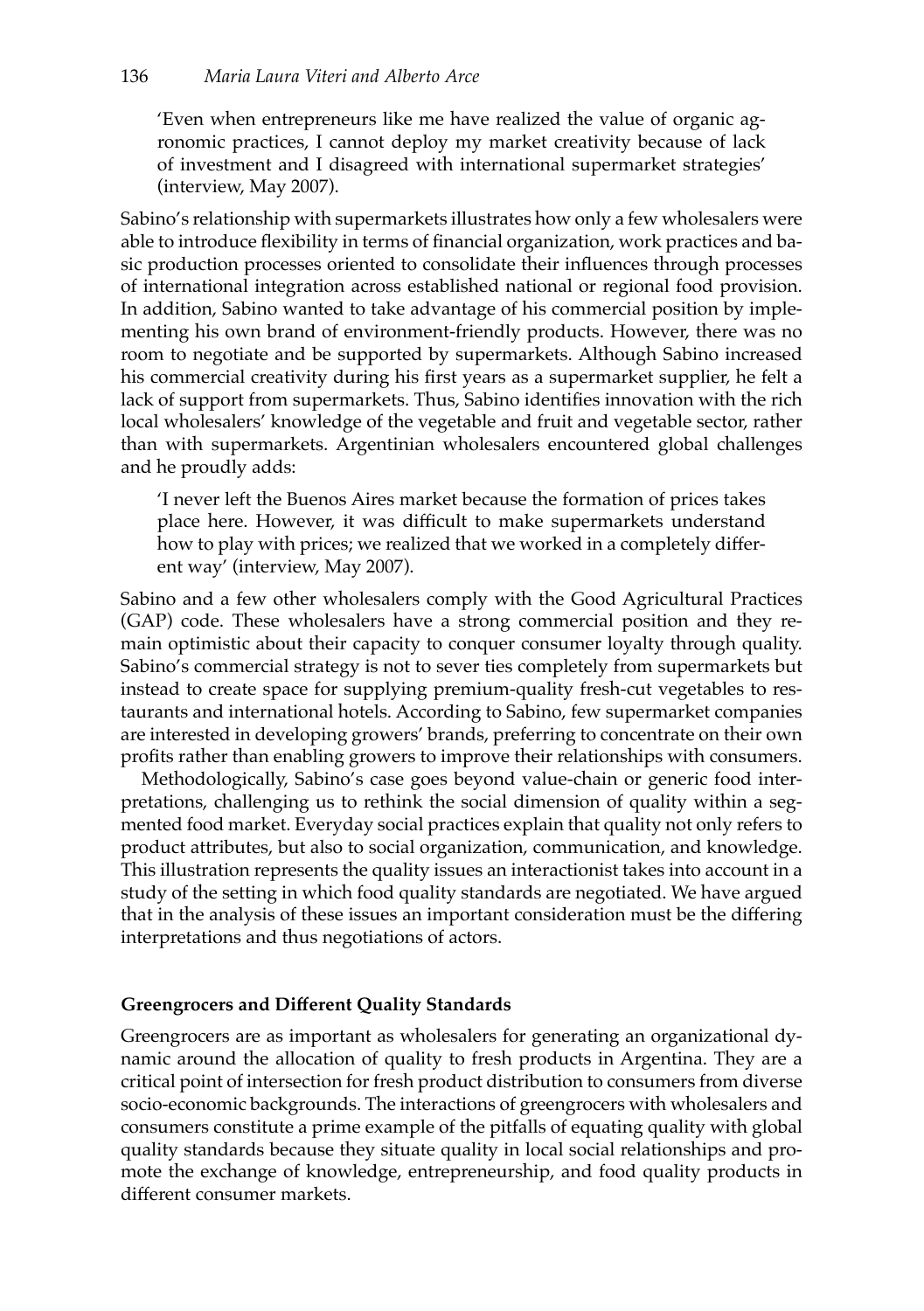Focusing on the actions of greengrocers allows us to observe social components of quality, including knowledge, relationships, and passion, each emerging during commercial transactions between buyers and sellers. The following illustrations show how different entrepreneurs take into account multiple quality demands when organizing fresh food distribution. Although government and private standards contribute to the organization of actors' experiences, buyers and sellers deal with diverse standards constructed as a result of complex decisions and the selective incorporation of skills, experience, and different interests.

The first case is of a small firm organized by an entrepreneur who started delivering high quality fresh produce to high income consumers in May 1990 and made quality setting the hallmark of his business. However, this was only possible because of his embeddedness in the BAWCM. Nevertheless, this relationship was not free from conflict between the small firm and suppliers from the wholesale market. In contrast, the second case demonstrates how quality is constructed by a food provider who services a low-income neighbourhood in Buenos Aires and whose success was based on experience rather than a global quality standard. Although change is apparent within the fresh produce market, there is still the possibility of combining tacit and formal knowledge, a process permitted by the nature of relationships between buyers and sellers.

#### *Federico's Enterprise*

This enterprise is located 60 km from Buenos Aires and covers a large geographical area. The firm delivers other products apart from fresh fruit and vegetables, including flowers, meat, artisanal cheese, fish, ham, olive oil, conserves, and aromatics. Products are pre-washed and packaged for optimal conservation, ensuring freshness, high quality, and hygiene.

Federico, the entrepreneur who started the company, is from a middle-class family who used to own a vegetable patch in the 1980s. At university Federico understood that offering quality fresh products throughout the year would be an interesting niche market. Nowadays the enterprise offers over 2,000 deliveries per week, including over 2,500 boxes of fresh fruit and vegetables.

Frederico's enterprise uses the BAWCM as its purchasing point, using a loyal group of wholesalers to complement direct purchases from market gardeners (50% of his fresh products). Every day Federico phones different wholesalers and asks about the available quality and quantity of about 10 products that he needs to buy. The following is an observation of Federico at work.

'Federico (with an employee) is sampling an orange to check its flavour. Although they do not stop at each stall for more than 5 or 10 minutes, they spend as much as 5 hours buying products at the BAWCM. During this time they constantly compare products and stalls according to quality, price and origin. Federico points to a potato bag of the Villa Dolores (Cordoba) brand, which is also the name of a geographical region preferred by greengrocers, but Federico knows that these bags come from another region. The brand name is a marketing device, which according to Federico confuses newcomers and inexpert people like this researcher.'

'Brand manipulation of the best known potato region is a clear demonstration that a notion of quality is involved in market control. The official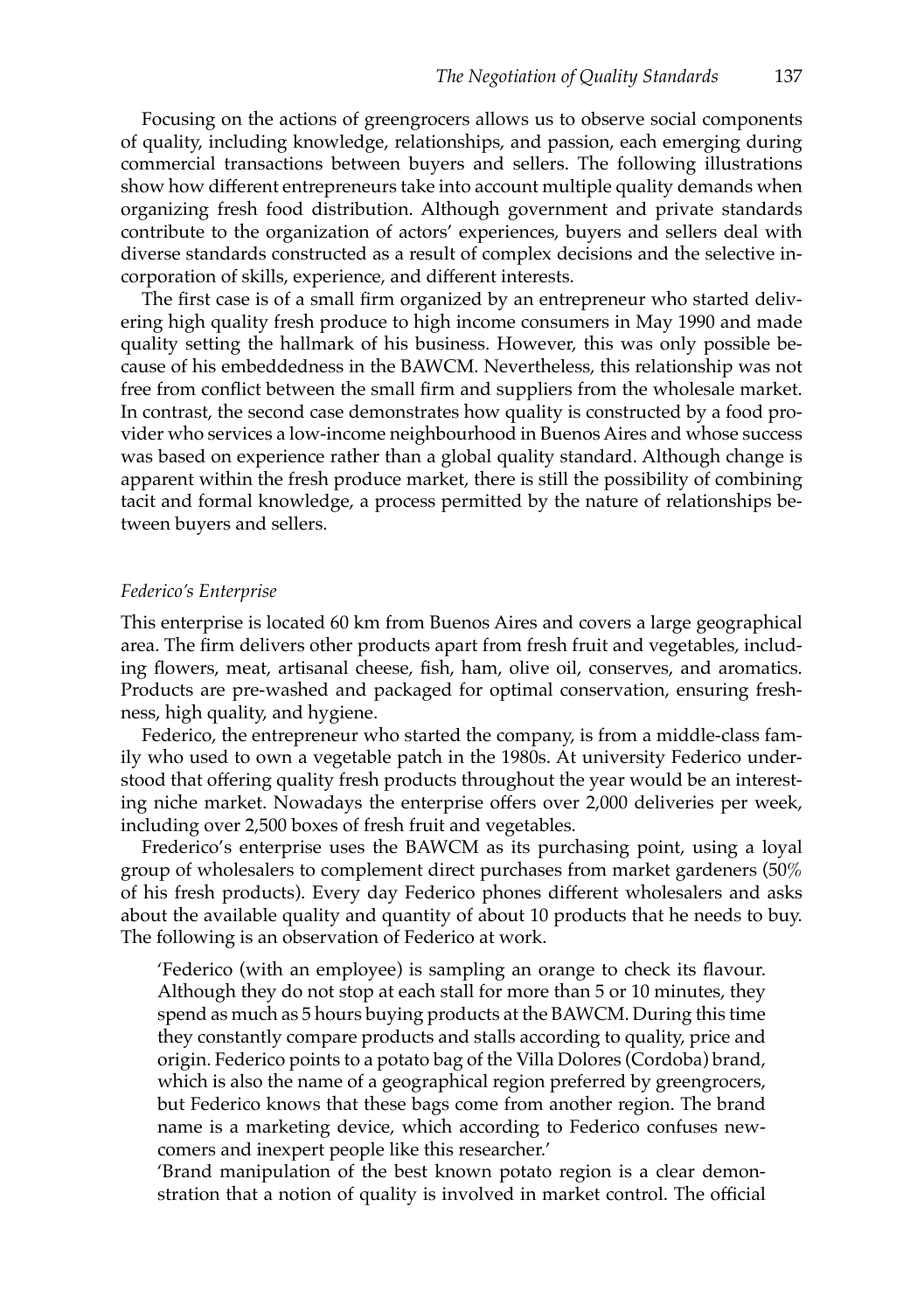standard for horticulture produce (Secretaría de Agricultura y Ganadería Resolution 297/83) classifies potatoes by degrees of quality and size. According to Federico, however, the geographical region influences the preference and price of potatoes at the BAWCM. Federico is proud to state that it is relatively easy to start a fresh fruit and vegetable business, but knowing about quality takes a lifetime. It is here that Federico stresses the importance of creating strong relationships with wholesalers to improve his knowledge and self-confidence about the produce he supplies' (observation, April 2007).

The network of BAWCM relationships surrounding fresh product distribution allows Federico to construct quality criteria to supply customer orders to a standard they appreciate. Nevertheless, social relations are dynamic and susceptible to fracture. This was the case for the relationship between Federico's enterprise and a medium-sized wholesaler during the 2001 economic crisis. Federico had to stop paying many suppliers. Although there was diminished demand during the national economic crises, he strived to continue offering quality products, using his relations with wholesalers to obtain supplies on credit.

Against a background of economic crisis, the delivery of quality is reliant on the social relations around the quality commercial transactions (embeddedness). When Federico began to repay his debts to the wholesalers one of them treated him very badly, according to an employee of Federico, so they decided not to pay and stopped buying fresh produce from his stall. It affected the personal reputation and uniqueness of Federico's business vis-à-vis other suppliers. This highlights how social and economic changes are important contingencies, generating tensions within networks.

# *Antonio's Enterprise*

This is the case of a greengrocer operating at one of the city's busiest train stations, servicing low-income consumers. Antonio is a 53-year-old greengrocer who is characterized by a wholesaler as 'an expert in fresh fruit and vegetables'. His reputation is linked to notions of food quality. He remembers that employees of the municipal council targeted him because his street selling activity was forbidden by law. However, in spite of his trading being characterized as *ciruja* (scavenger) when he started, he used to wear his best clothes to boost sales of quality products. Smart clothes were a way for Antonio to show in public that he embodied and exuded quality; an individual style to support his low-income food business.

Antonio's shop is open 24 hours a day. Antonio has a partner, but he is solely responsible for supply and pricing. Antonio's purchases are based on his experience, knowledge and relationships with wholesalers. He buys fruit in the Buenos Aires market, but he also goes to a wholesale market for quality vegetables in Bolivia. Antonio's routine is to visit between five to 12 stalls in the BAWCM; however, before going to the market, he contacts vendors, then starts buying at 12 p.m. based on the information he collected by phone, so vendors know what Antonio is looking for.

The market vendor knows that Antonio is a frequent and expert buyer who appreciates quality products with prices negotiated according to quality. Nevertheless, the vendor and Antonio set a price that takes into account the time of day, because this affects the value of the produce. Since Antonio always goes to the wholesale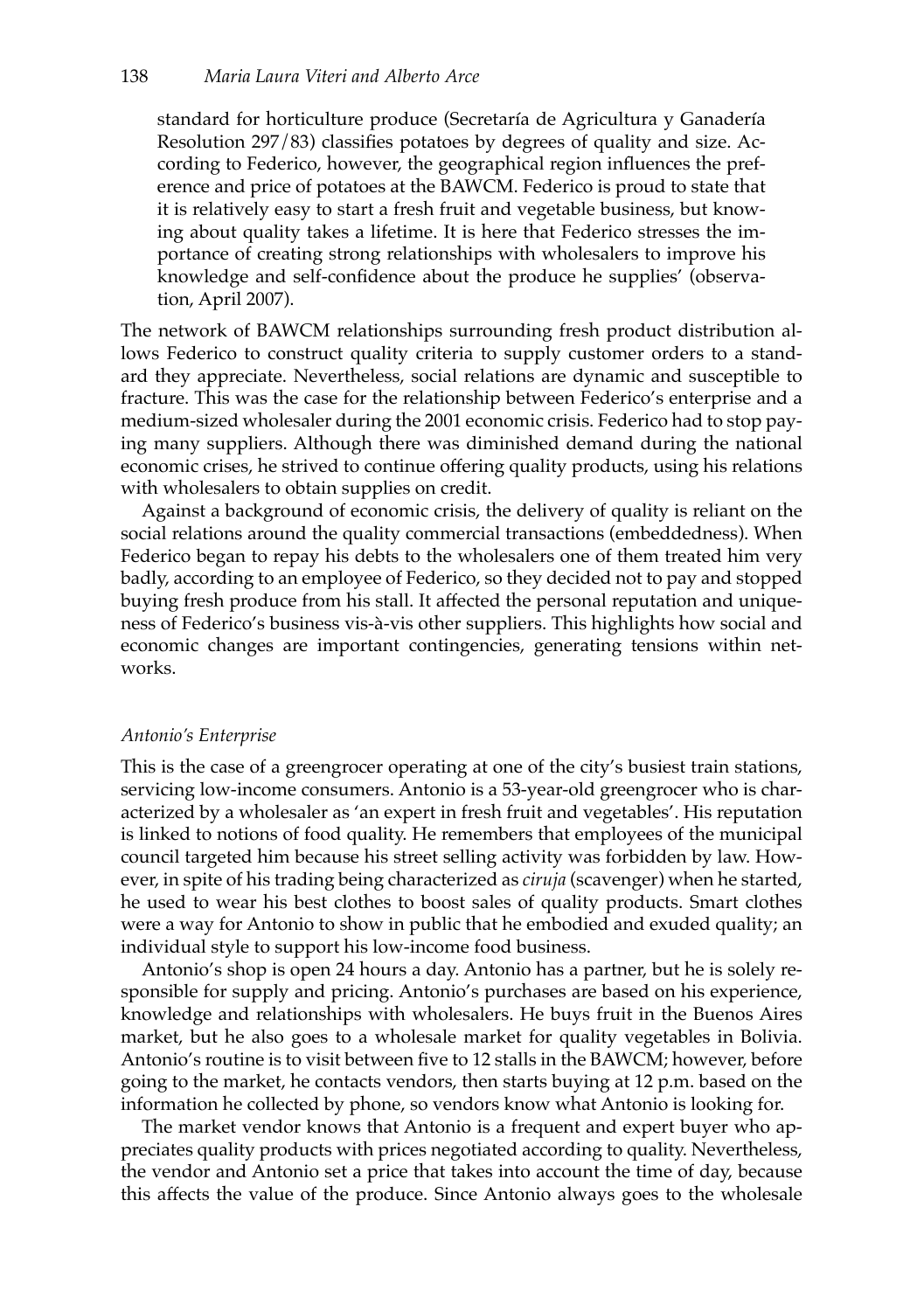market at midday, he is able to negotiate profitable prices and maintain social relationships with suppliers. These factors are involved in the context of the transaction and price.

Antonio does not taste products as this is a sign of ignorance for him: 'experience gives you the knowledge to identify quality by appearance', he argues. However, when he tried a kiwi before buying we asked why. He explained: 'the last time I bought acid ones'.

Antonio uses appearance as a proxy for taste and quality in order to decide the products he likes to buy. He says, 'if I like these products, my customers will buy them'. For him, quality is a matter of how the food looks and smells when he buys it; this provides the foundation of his knowledge. He does this following an understanding of what his customers like; it shows a connection between him and his customers that defines food quality according to his perception of what the customer will buy. It presents us with Antonio's skills to support his livelihood in the urban reality of demand for fresh products. This 'trading' reality offers an ambiguous ontology not easily encapsulated by national or global standards. Yet, describing everyday knowledge and beliefs as contingent assumptions and not as a dependent situation of traditional forms of calculation, exploitation or rationality, enables researchers to think about the quality of food as a materiality in new ways, and not just as a governance tool.

Here we find that the social relations of the wholesale market (embeddedness) are activated through the corporeal fluidity of the fruit – the kiwi may be different in two days time in the same place – and the fruit's thickness, represented by taste and colour, length (small, medium, large) and breadth (shape) is a corporeality (kiwi) that actualizes Antonio's relationships with the fruit and the wholesaler.

Social interaction within the market place is a property of what wholesale market services are for: a repetitive performance confirming assessment of the character and attributes of fruit and vegetables. This exchange concludes as a matter of judgment rather than choice over what fresh foods are like (quality). It remains as experiential knowledge of the local/tacit standards in action, influencing future purchases from producers and the path towards customer consumption practices of a kiwi in some neighbourhoods of Buenos Aires. The elements exchanged in those relationships go beyond abstract prices and strict quality degrees. It is possible to explain the importance of non-commoditized elements in different transactions of fresh fruit and vegetables.

# **Construction of a National Standard**

In North-western Argentina, three innovative entrepreneurs developed a new variety of avocado and created a local association in 2002, the National Avocado Producers Association, which exported avocados to Chile and Europe (Ignoto and Figueroa, 2007). These highly organized growers asked the Secretariat of Agriculture, Livestock, Fisheries and Food (SAGPyA) to change the official quality protocol from appearance to credence based on 'objective attributes' of avocados (i.e. dry matter and dry weight).

This private attempt at quality objectification of avocados sought to homogenize national production according to international standards. The action generated social and political interactions between public and private actors, creating the material conditions for confrontations between avocado growers. These confrontations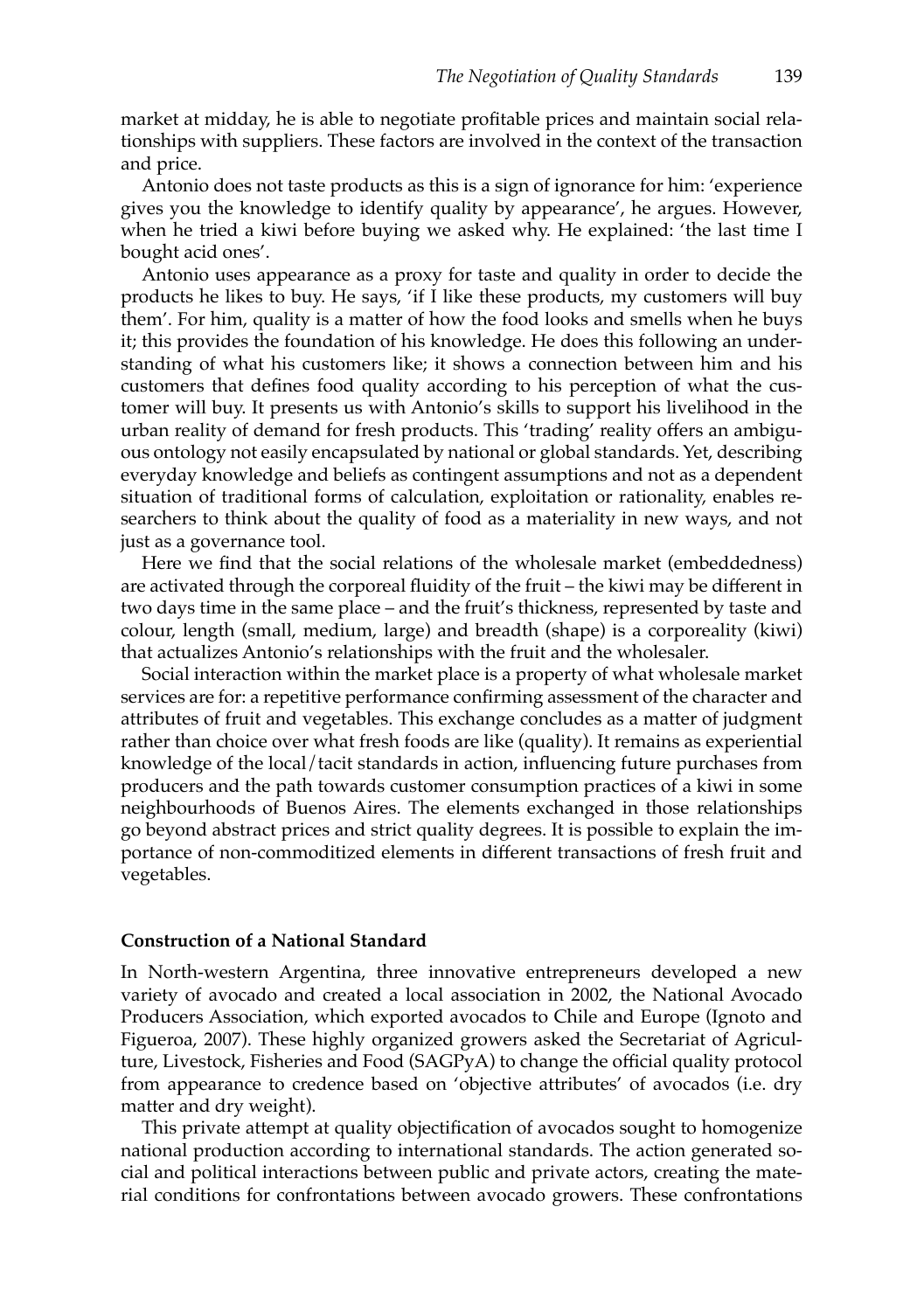were part of the ongoing process of quality setting involving negotiation, adaptation and the transfer of meaning between different producers and retailers. This issue, we believe, is important in understanding the intended and unintended consequences of international quality standards. Here the quality standard is initiated 'from below' by a group of producers.

The objectification and measurable legitimation of avocado attributes was seen by some growers and the government as an important factor in promoting avocado exports and in securing a position in the international market. This process entailed both covert and overt power routes, as well as the interweaving of contrasting, and seemingly incompatible, interests. It highlights how the arena of quality setting involves not so much a confrontation of definitions of quality but rather a practice of distinct quality repertoires based upon different interests, and the implications these different interests might have for negotiating and defining market control.

#### *Avocado Producers Association*

These processes can be illustrated through a case relating to the national standard for avocados in Argentina. The Ministry of Agriculture (SAGPyA, 2008) wanted to improve quality standards to gain an export market and thus joined forces with the National Avocado Producers Association. It was held to be a practical mechanism for creating 'order' within avocado production; however, small- and mediumscale producers interpreted this turn to quality as a political move to eliminate them from the national market. This interpretation gained force when policymakers and large producers characterized the small- and medium-scale sector as comprised of disorganized competitors. A controversy over the social and market significance of avocado quality led to a series of struggles between different producers, business interests, and policymakers. The avocado quality initiative became a policy arena characterized by a disagreement over whose interests quality represented. Struggles included one group in favour and one group against export-oriented fruit and vegetable production as a means of participating in the global market rather than in the domestic market.

Small- and medium-scale growers were not convinced of the efficacy of the national quality standard pertaining to avocados as a mechanism for ordering fruit quality for the domestic market. They claimed that the national quality standard was a political alliance to establish a norm that was expensive and bureaucratic and a vertical form of control. They considered that this new norm favoured the interests of the export sector rather than production for national markets and Argentinean consumers of avocados.

This brought out opposition to productivity improvements and the use of expensive technology from small producers and retailers in the wholesale market. The certification of quality, encompassing diverse and conflicting elements of modernization, represented the basis for the reorganization of the avocado sector. In effect, modes of quality developed around the point of contention regarding the importance of avocado diversity, which meant keeping different prices and perceptions of quality among producers, retailers and consumers within specific networks; hence resisting quality standardization.

The association of large avocado growers finally achieved the official national avocado standard. However, this quality criterion failed to stop medium and small avocado producers from selling their products. Consequently, the Avocado Produc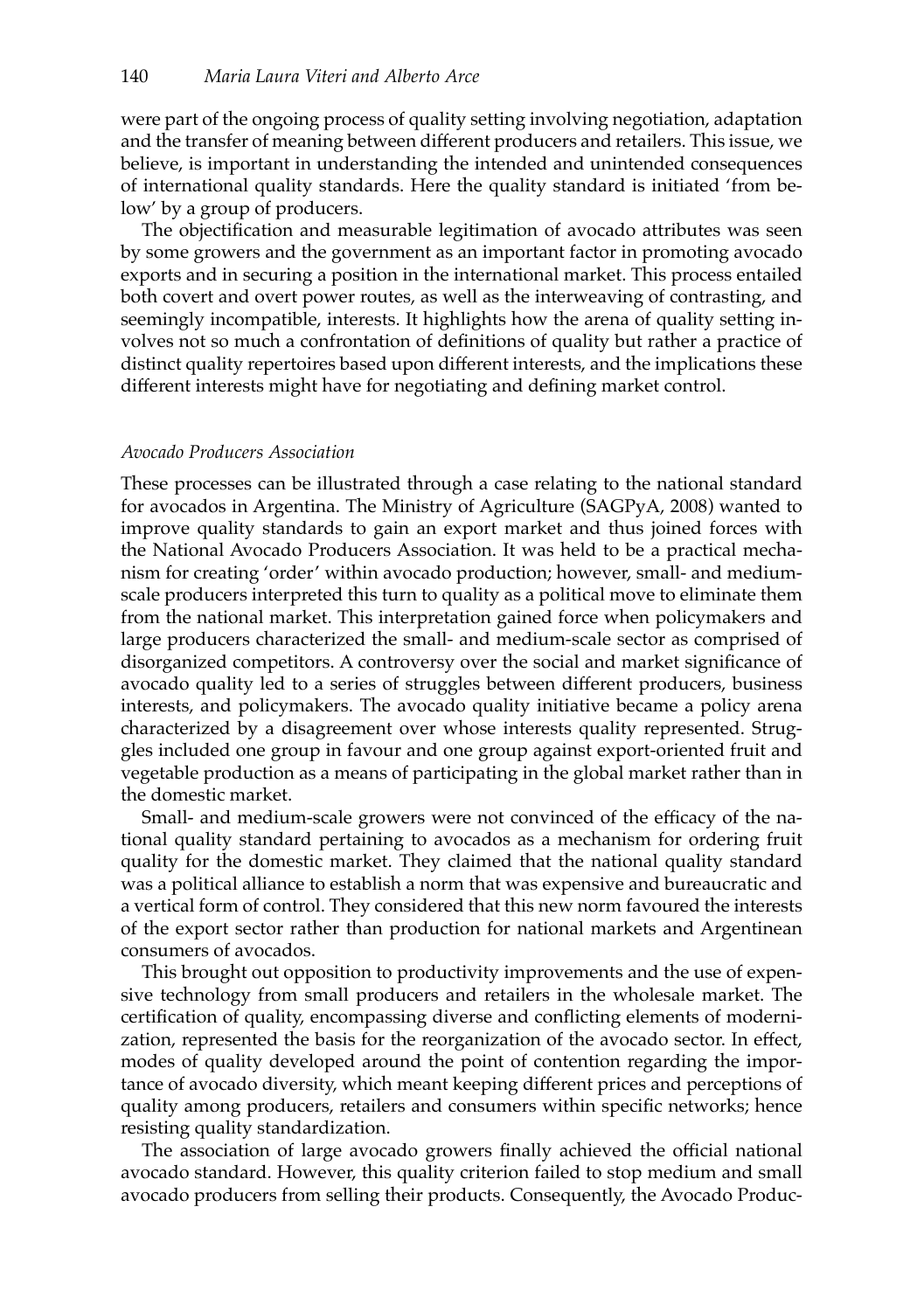ers Association complained that it was necessary to legally stop the commercial circulation of non-certified avocados to improve and manage the quality of the Argentinian avocado. The association of large avocado producers argued that they were subjected to unfair competition (Ignoto and Figueroa, 2007).

Both medium and small producers and an important group of retailers believed that keeping a diversity of avocados in the market allowed consumers to have access to an avocado portfolio benefiting different lifestyles. The result is that there are still different quality grades of avocados in BAWCM today, in spite of the establishment of the national standard for national/international avocado quality.

The controversy around 'avocado quality' illustrates a contemporary tension between global and national commodity processes. The orientation of large national producers to achieve global quality standards to compete internationally exemplifies globalization from below. However, we can conclude that any attempt at standardizing quality can become a public issue since different interests, knowledge and practices socially construct food quality, and it is important to elucidate and analyse their social and political implications.

Recognizing the significance of quality-setting processes implies that quality discontinuities cannot always be overcome using the argument that quality standardization is a necessity to competing for distant markets within liberalized trade regimes. Indeed, quality conflicts often reinforce the existence of opposing world views and practices in term of fresh food to access domestic markets or markets further afield. The quality setting represents an arena of knowledge within which different interests, visions and priorities are fought out.

## **Conclusion**

This article has highlighted the type of issues a social interactionist approach takes into account when studying quality standards. We have argued that in the analysis of these issues, a prime consideration must be the differing interpretations, social relations, and materialities of quality in 'real' markets and, therefore, subsequent negotiations and conflicts between different actors. We must reiterate that a view of the expansion of global quality standards as a 'negotiated order' and that is part of actors' encounters cannot do justice to all aspects of quality setting. We recognize that a purely interactionist approach cannot adequately analyse the political economy of quality standards, such as in relation to the Argentinian economic crisis, which severely affected fresh fruit and vegetable consumption. Our argument at the outset of this article was not that an interactionist approach could provide a total theory of quality, but rather that this perspective brings to the fore particular aspects of quality setting in a way that adds richness to existing debates and helps us to rethink the notion of the food value chain.

We submit that the requirements of global management elites are far removed from the experience of actors operating in functioning markets themselves. Global quality standards form a centralized approach to quality control, as an organizational model. The case of the wholesale market in Buenos Aires has been used to argue that there are several organizational trajectories at work in the construction of quality in functioning markets; thus global quality standards are just one expression of globally and locally situated relations. Our cases reveal that the relations and interactions revolving around food objects incorporate a social dynamic generated by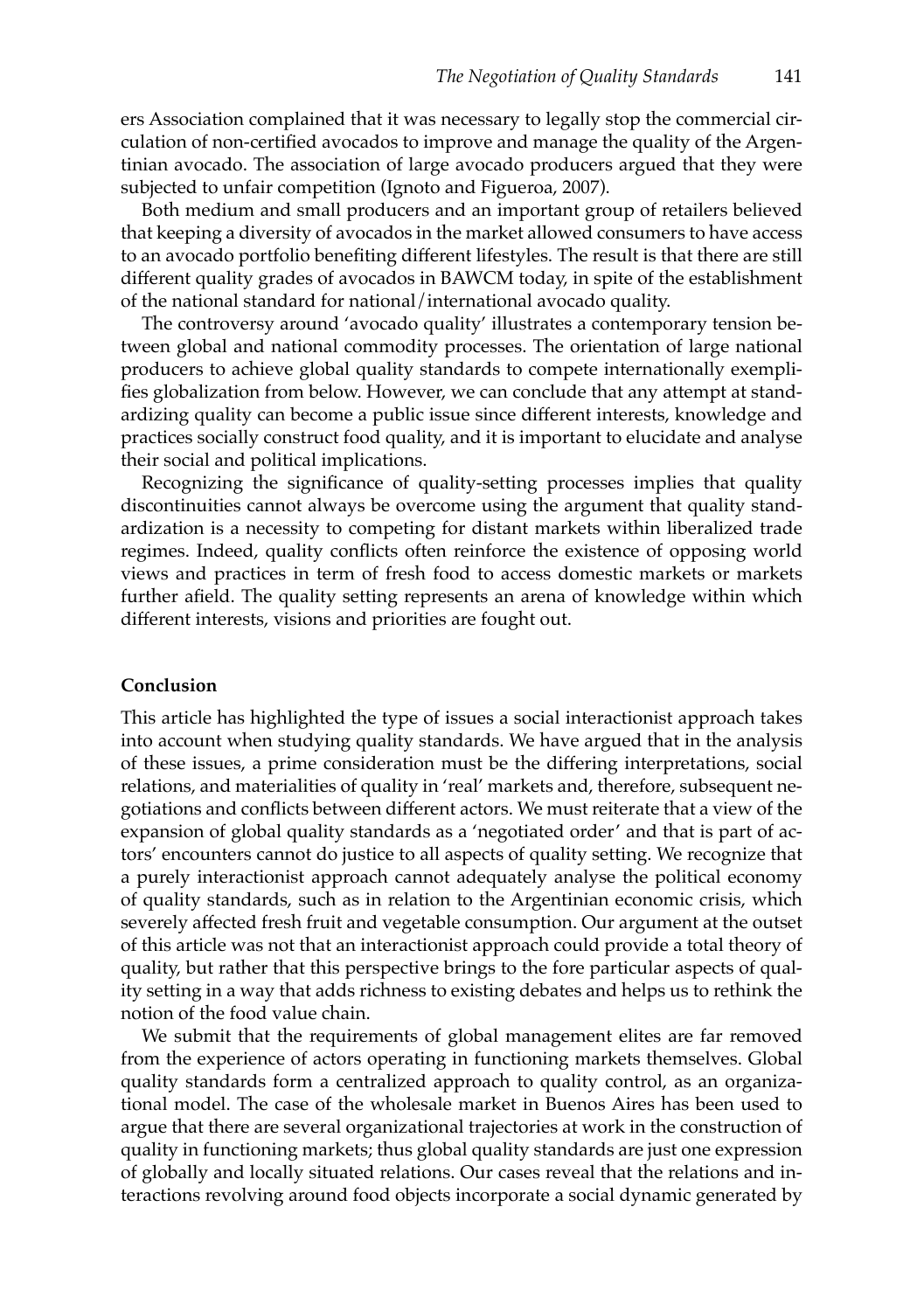actors in situ, resisting the inroads of a global homogenization process that engulfs singular food markets around the world.

Thus, a social interactionist approach reveals the complexity of implementing global quality standards in local contexts, and it highlights the significance of multiple interpretations of and degrees of engagement of social actors with the global expansion of standards. This perspective allows for a more sophisticated interpretation of how the global scale of quality, social relations, institutions, disputed quality knowledge claims, and food aesthetics create new values and social commitments. These processes beget new types of agency and new materialities, such as those represented by the changing interpretation of quality at the BAWCM. This includes novel organizing practices at both the level of social interaction, the physical presence of the produce, information, and 'consumer communities' demanding quality; each shape retailers' perceptions of quality and the identities of segmented markets.

By problematizing quality standards, we situated quality considerations by actors to resolve issues of content, clientele, funding sources and innovations and, in effect, locate the issue of quality as a broad relational field within the globalization of food. In short, quality is part of a complex world that links produce attributes with social actors. The visual characteristics of fresh fruit and vegetables, together with their seasonality and geographical origin, become intertwined with social relationships that rely on social actors' knowledge to service lifestyles associated with different economic contexts. Thus, quality has multiple definitions: this article has shown how social encounters assemble global forms of retailing with local social constructions of business and entrepreneurship.

The formalization of global quality into a national standard is not easy to achieve and is potentially conflicting in nature. Indeed, as demonstrated through the controversy over avocado standards, quality is not only a set of normative procedures that serves to order the market, but an entry into further economic interests. The attempt to legitimize the new quality avocado for export opened up the political and social dimensions of quality, revealing how the government does not always defend the local differences of supply practices and food varieties. The national avocado standard points to how an amalgam is created out of local and global insights concerning the process of qualification of fresh fruit and vegetable.

Finally, in a more macro-sociological sense, our study at the BAWCM enriches the understanding of the larger social significance of quality in real markets. The emphasis on meaning and on the negotiations of meaning (successful or not) is used to look at the transformation of food supply and demand (markets) through social interactions and the way that different actors deal with circumstances such as the social effects of global quality standards. In this regard, understanding the practices of greengrocers disclosed their capacity to deal with bewildering quality criteria and the creation of an economy of variability (de Raymond, 2007). This phenomenon of the content of greengrocers' quality practices spilling over into global quality standard settings – with an attendant erosion of the authority of the global project – has generated considerable comment, and it has become fashionable, in terms of globalization from below as well as globalization from above (food governance), to bemoan the tendency that homogenization of every real world market is the work of a growing corporate financial elite.

Not denying the validity of specific instances of the work of corporate financial food interests towards actors in the market, we believe an interactionist approach allows for a more subtle understanding of quality demands/market segmentation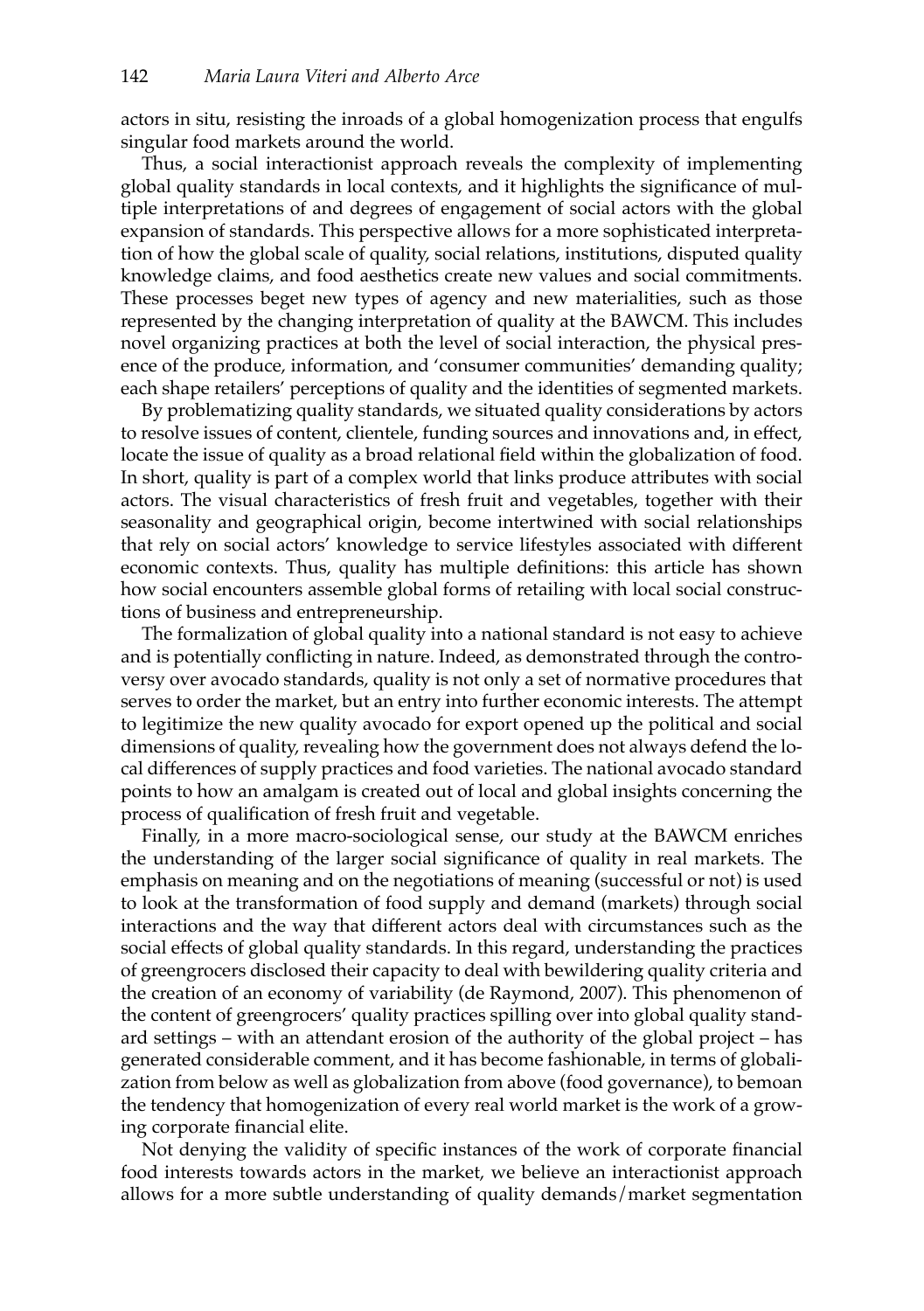relationships than simple nostalgia for the self-autonomy of local entrepreneurs and markets. An interactionist sees real markets and food service providers existing in a dynamic relationship, with quality setting not only imposing changes in market practices but also responding to global quality standards in an active rather than a passive way. To fully understand the implications of the rise of global quality standards encroaching on local food entrepreneurs and on some producers categories, we have to examine not only the motives of the official government experts but also the meaning of these events to local entrepreneurs and to some categories of producers.

It may well be that some entrepreneurs and producers, for example large wholesalers and large producers oriented to international markets, welcome global quality standard development to a greater degree than other members, for instance greengrocers and small and medium-sized producers of fresh produce, for the reason that more traditional modes of quality attribution are no longer experienced as economically tenable. This thinking casts a different light on the possible relationship of food services with actors' affects about what quality is and their resistance to accept the operation of quality standards as a governance technique for food. Thus, global food retailers, through supermarkets chains, are not totally disembodied forms of global organizations. In other words, supermarkets are not only efficient organizations that reproduce unproblematically a global management model of the value chain. In fact, they are carriers of global procedures, the implementation of which generates emergent social interactions and a linguistic shift among local retailers towards consumer demands for quality as a new social category, requiring specialized provisioning of food services. The changes in national quality standards to accommodate global requirements of produce surface through local quality settings absorbed into mainstream food service networks – all our cases point to the contested role of quality that the providers of food services are playing in the erosion of the neoclassical representation of the single, integrated market as the official representation of economic organization.

Unevenly and ambivalently, at the BAWCM, social actors qualify and requalify fresh fruit and vegetables according to different individual knowledges, experiences and personal business acquaintances to supply consumer demand, and they confer legitimation on new forms of demanding quality produce. Again, we do not want to minimize the historical or contemporary regressiveness of much voluntary quality standardization and value food chain activities oriented to reduce varieties of food practices and produce (variety costs money and efficiency). But we must recognize this quality setting for the locus of contemporary food service provision interactions. They are generating heterogeneous assemblages where 'modern' and 'precise' food distribution procedures (large producers and supermarkets) coexist with a variety of other distribution circuits (greengrocers, wholesaler-distributor, institutional canteen), and see that for some the global quality standards contain genuine global market participation possibilities. In fact, it does not seem too stately to say that there seem to be virtually no important areas of social life in which struggles over quality meanings are not being played out in the diversity of retailer services to satisfy consumer demands and notions of quality.

Old forms of the standardization of food production and distribution are being challenged significantly, as organic enthusiasts, fair-trade and ethical-oriented food advocates confront the practices of the mainstream producers and retailers. At the other end of the consumption and material demand, there are similar confrontations over the most appropriate organization of food procurement, as a coalition of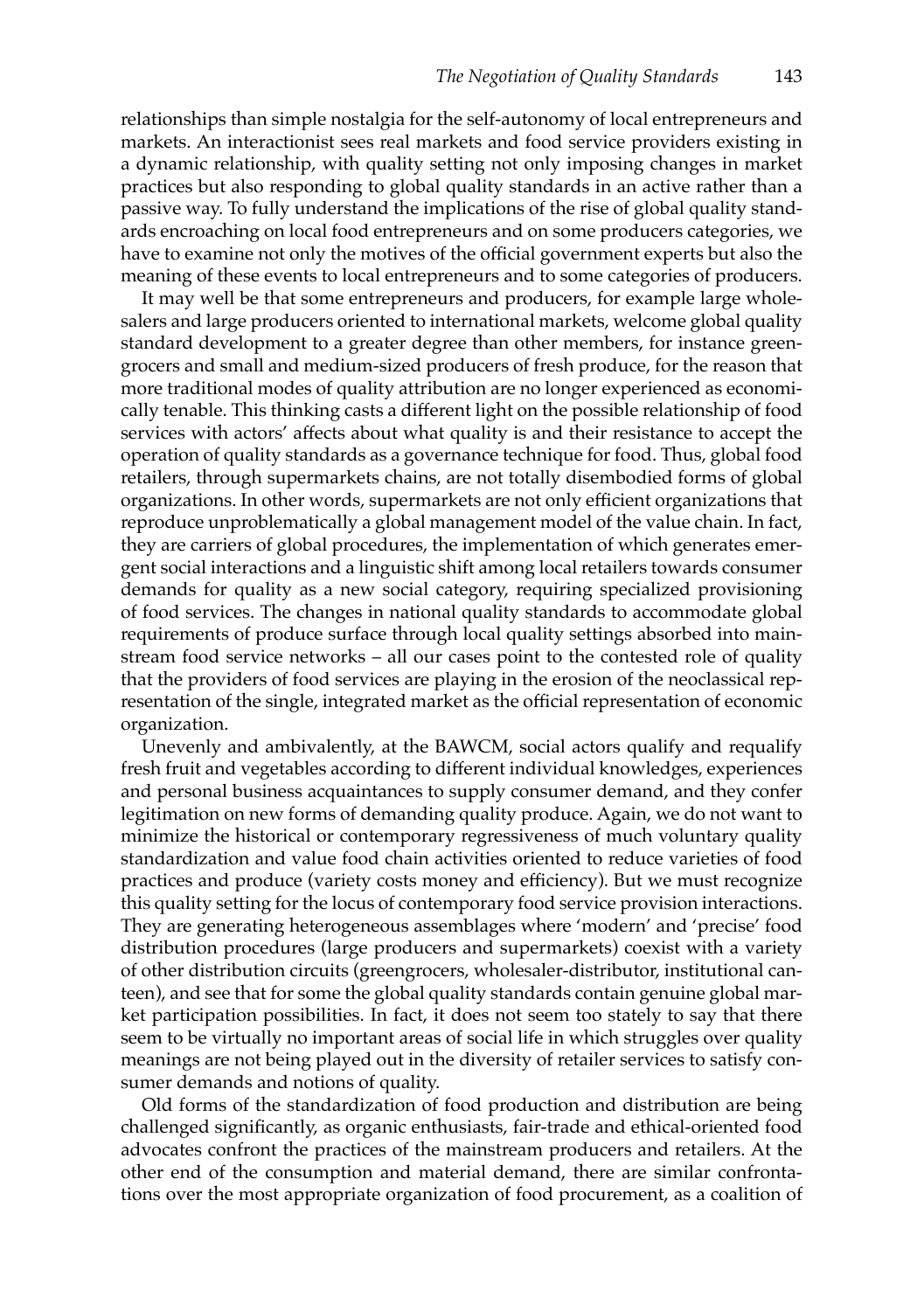consumers and advocates challenge the traditional mediation role of retailers in the market and search for a direct reconnection with food producers, their rural practices and their environment. In sum, the service provision of food appears to be the arena of some of the most basic events about quality occurring in post-standardized society now, and a social interactionist approach facilitates a way to comprehend the meaning and negotiations over quality standards.

## **Notes**

- 1. This orientation draws freely from Dilley's attempt to develop an understanding of 'the market' from outside dominant narratives of market discourses. Thus, these 'voices' and 'conversations' situated in specific markets are central to address quality in particular 'physical' and 'geographical' settings. Thus quality is an 'aspect' of trade and the places where exchanges are conducted. This highlights quality as a course of action of trade and exchange with spatial and temporal situated properties (cf. Dilley, 1992).
- 2. <http://www.encyclopedia.com/doc/1O999-quality.html>, accessed 14 July 2012.
- 3. Socially different aesthetics is based on inequality; it is an increasing global phenomena rooted in the shift from Fordism to flexible accumulation (Harvey, 1992). Thus, the segmentation of food supply and demands (i.e. the worlds of conventional and alternative food) can be seeing as the world of different qualities. This is an extension and consequence of flexible accumulation, along the lines of consumers' income, time and information affordability.
- 4. For social aesthetics, see Highmore, 2010.

## **References**

- Aguirre, P. (2005) Características de las canastas de consumo de diferentes sectores de ingresos, in: *Estrategias de Consumo: Qué comen los Argentinos que comen*. Buenos Aires: Miño y Dávila, pp. 61–100.
- Allen, P., FitzSimmons, M., Goodman, M. and Warner, K. (2003) Shifting plates in the agrifood landscape: the tectonics of alternative agrifood initiatives in California, *Journal of Rural Studies*, 19, pp. 61–75.
- Appadurai, A. (1986) *The Social Life of Things: Commodities in Cultural Perspective*. Cambridge: Cambridge University Press.
- Arce, A. (2009) Sources and expressions of power in global food coordination and rural sites: domination, counterdomination and alternatives, *International Journal of Sociology of Agriculture and Food*, 16, pp. 2–20.
- Arce, A. and Long, N. (2010) *The Rise and Challenge of an Anthropology of Development*. Mimeo, Wageningen.
- Aulicino, J.M. and Moré, M.R. (2000) El consumo de verduras de los habitantes de los alrededores de Buenos Aires: un estudio exploratorio, *Cuadernos del CeAgro*, 2, pp. 75–98.

BERDEGUE, J., BALSEVICH, F., FLORES, L. and REARDON, T. (2005) Central American supermarkets' private standards of quality and safety in procurement of fresh fruits and vegetables, *Food Policy*, 30, pp. 254–269.

Busch, L. (2000) The moral economy of grades and standards, *Journal of Rural Studies*, 16, pp. 273–283.

- Busch, L. (2004) Grades and standards in the social construction of safe food, in: M.E. LIEN and B. NERLICH (eds) *The Politics of Food*. Oxford: Berg, pp. 163–178.
- Busch, L. (2007) Performing the economy, performing science: from neoclassical to supply chain models in the agri-food sector, *Economy and Society*, 36, pp. 437–466.
- Campbell, H. (2005) The rise and rise of EurepGAP: European (re)invention of colonial food relations?, *International Journal of Sociology of Food and Agriculture*, 13(2), pp. 1–19.
- CASWELL, J.A, BREDAHAL, M.E. and HOOKER, N.H. (1998) How quality management metasystems are affecting the food industry, *Review of Agriculture Economics*, 20(2), pp. 547–557.
- de Raymond, A.B. (2007) *Maximes empiriques de l'activité économique. Le marché des fruits et légumes (1936– 2006)*. Thèse de doctorat de sociologie, École Normale Supérieure de Cachan.
- Dilley, R. (1992) Contesting markets: a general introduction to market ideology, imagery and discourse, in: R. Dilley (ed.) *Contesting Markets: Analyses of Ideology, Discourse and Practice*. Edinburgh: Edinburgh University Press, pp. 1–34.
- Dolan, C. and Humphrey, J. (2000) Governance and trade in fresh vegetables: the impact of UK supermarkets on the African horticulture industry, *Journal of Development Studies*, 37, pp. 147–176.
- FAO (Food and Agricultural Organization of the United Nations) (2006) *Understanding the Codex Alimentarius*. Rome: FAO/WHO Food Standards Programme.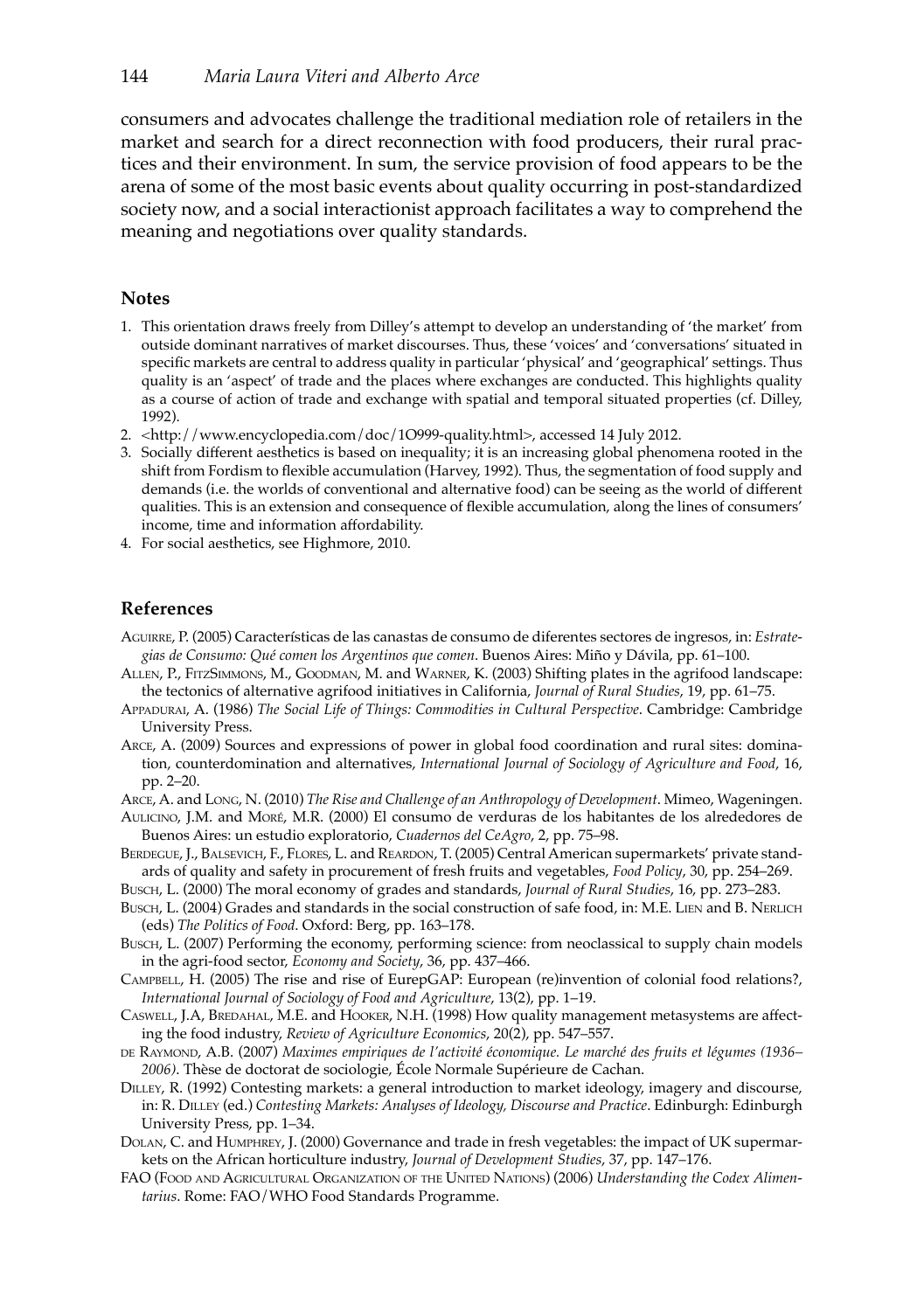- Fernández Lozano, J. (2008) *Comercialización de frutas y hortalizas frescas en Argentina*. Buenos Aires: Facultad Agronomia, Universidad de Buenos Aires.
- Frigerio, N. (1973) *A Preliminary Cost Comparison of Alternative Wholesale Facility Arrangements in the Buenos Aires Metropolitan Region*. Department of Agricultural Economics, Michigan State University.

Gerarduzzi, J.B. (2000) *La comercialización frutihorticola. Algo mas que prejuicios*. Argentina: Onda Organica.

Ghezán, G., Mateos, M. and Viteri, L. (2002) Impact of supermarkets and fast-food chains on horticulture supply chains in Argentina, *Development Policy Review*, 20, pp. 389–408.

- Gibbon, P. (2003) Value-chain governance, public regulation and entry barriers in the global fresh fruit and vegetable chain into the EU, *Development Policy Review*, 21, pp. 615–625.
- Goodman, D. (2003) The quality 'turn' and alternative food practices: reflections and agenda, *Journal of Rural Studies*, 19, pp. 1–7.
- HARVEY, D. (1992) Social justice, postmodernism and the city, INTERNATIONAL JOURNAL OF URBAN AND REgional Research, 16(4), pp. 588–601.
- Hatanaka, M. and Busch, L. (2008) Third-party certification in the global agrifood system: an objective or socially mediated governance mechanism?, *Sociologia Ruralis*, 48, pp. 73–91.
- Henson, S. and Caswell, J. (1999) Food safety regulations: an overview of contemporary issues, *Food Policy*, 24, pp. 589–603.
- HENSON, S. and REARDON, T. (2005) Private agri-food standards: implications for food policy and the agrifood system, *Food Policy*, 30, pp. 241–253.
- HIGHMORE, B. (2010) Bitter after taste: affect, food and social aesthetics, in: M. GREGG and G.J. SEIGWORTH (eds) *The Affect Theory Reader*. Durham, NC: Duke University Press, pp. 118–137.
- Humphrey, J. and Schmitz, H. (2001) *Governance in Global Value Chains*, IDS Bulletin 32(3). Brighton: Institute of Development Studies.
- Ignoto, A. and Figueroa, J. (2007) La palta Argentina, su comercio and perspectivas futuras, in: *Actas VI World Avocado Congress*, Viña Del Mar, Chile, 12–16 November.
- Ilbery, B. and Kneafsey, M. (2000) Producer constructions of quality in regional speciality food production: a case study from South West England, *Journal of Rural Studies*, 16, pp. 217–230.
- INDEC (Instituto Nacional de Estadística <sup>y</sup> Censos) (1998) *Gasto de consumo de los hogares por lugar de adquisición (distribución porcentual). Datos para el total del país, años 1996/1997*. Published online <http://www.indec.mecon.ar>.
- INDEC (Instituto Nacional de Estadística <sup>y</sup> Censos) (2008) *Comercio Exterior*. Published online <http://www.indec.mecon.ar>.
- INDEC (Instituto Nacional de Estadística <sup>y</sup> Censos) (2009) *Supermercados. Ventas por grupos de artículos*. Buenos Aires: Instituto Nacional de Estadísticas y Censos.
- Jones, P. and Hudson, J. (1996) Standardization and the costs of assessing quality, *European Journal of Political Economy*, 12, pp. 355–361.
- Karpik, L. (1989) L'economie de la qualite, *Revue française de sociologie*, 30, pp. 187–210.
- King, C. (2008) Community resilience and contemporary agri-ecological systems: reconnecting people and food, and people with people, *System Research and Behavioural Science*, 25, pp. 111–124.
- Kloppenburg, J., Jr., Lezberg, S., De Master, K., Stevenson, G.W. and Hendrickson, J. (2000) Tasting food, tasting sustainability: defining the attributes of an alternative food system with competent, ordinary people, *Human Organization*, 59(2), pp. 177–185.
- Lancaster, K.J. (1966) A new approach to consumer theory, *Journal of Political Economy*, 74, pp. 132–157.
- Marsden, T.K. and Arce, A. (1995) Constructing quality: emerging food networks in the rural transition, *Environment and Planning A*, 27, pp. 1261–1279.
- Miles, S. and Frewer, L.J. (2001) Investigating specific concerns about different food hazards, *Food Quality and Preference*, 12, pp. 47–61.
- Morgan, K., Marsden, T.K. and Murdoch, J. (2006) *Worlds of Food: Place, Power and Provenance in the Food Chain*. Oxford: Oxford University Press.
- Morris, C. and Young, C. (2000) 'Seed to shelf', 'teat to table', 'barley to beer' and womb to tomb': discourses of food quality and quality assurance schemes in the UK, *Journal of Rural Studies*, 16, pp. 103–115.
- MURDOCH, J., MARSDEN, T. and BANKS, J. (2000) Quality, nature, and embeddedness: some theoretical considerations in the context of food sector, *Economy Geography*, 76(2), pp. 107–125.
- Noelke, C.M. and Caswell, J.A. (2000) *A Model of the Implementation of Quality Management Systems for Credence Attributes*. Presented at AAEA Annual Meeting, Tampa, Florida, 30 July–2 August.
- O'HARA, S. and STAGL, S. (2001) Global food markets and their local alternatives: a socio-ecological economic perspective, *Population and Environment*, 22(6), pp. 533–553.
- Pons, R.D. (1988) Comercialización. La necesidad de una política frutihortícola nacional, *Realidad Económica*, 85, pp. 124–136.